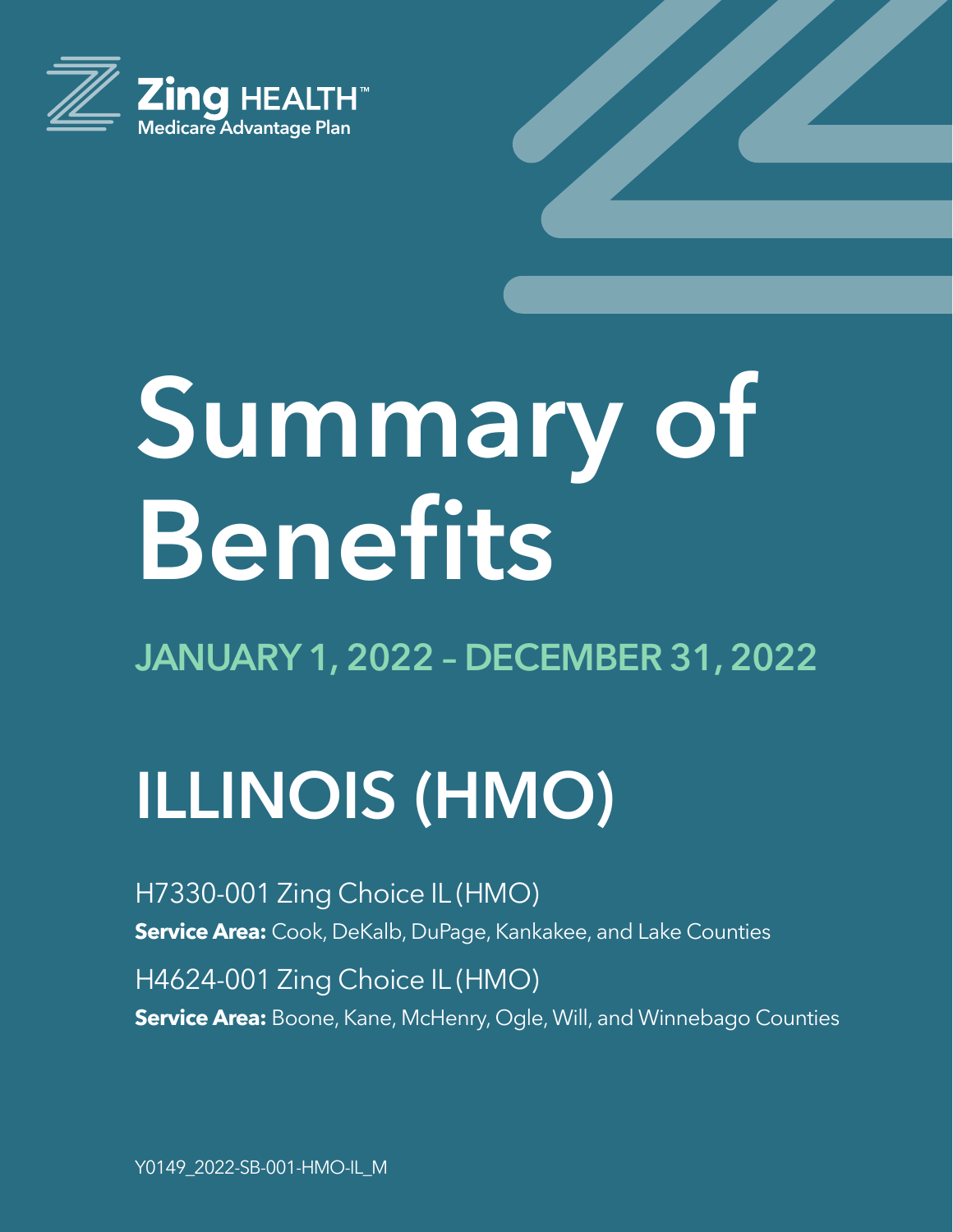

#### **Important Plan Information**

Zing Health is a Medicare Advantage plan with a Medicare contract. Enrollment in the plan depends on contract renewal.

This easy-to-use guide helps you to understand what benefits are covered by the plans. The benefit information provided is a summary of what we cover and what you can expect to pay. It does not list every service that we cover or list every limitation or exclusion. For a complete list of services we cover, call us, or request the "Evidence of Coverage" booklet.

For more information, please call us at **1-866-946-4458 (TTY users should call 711), or visit us at www.myzinghealth.com**.

#### **Who can join?**

To join **Zing Choice IL (HMO)**, you must be entitled to Medicare Part A, be enrolled in Part B and live in the plans service area. The service area includes the following counties:

Zing Choice IL (HMO) H7330-001: Cook, DeKalb, DuPage, Kankakee, and Lake counties.

Zing Choice IL (HMO) H4624-001: Boone, Kane, McHenry, Ogle, Will and Winnebago counties.

## **What providers can I use?**

**Zing Choice IL (HMO)** has a network of doctors, hospitals, pharmacies, and other providers. As a member, you must select an in-network primary care physician (PCP). Your plan does not require a referral to see a specialist. In some instances, a prior authorization may be required for some services you receive. Except in emergency situations or out-of-area urgently needed services, if you use providers that are not in our network, the plan may not pay for these services.

#### **What are our hours of operation?**

Hours of operation are between 8 a.m. and 8 p.m. Monday through Friday (from April 1 through September 30) and 8 a.m. to 8 p.m. 7 days a week (from October 1 through March 31).

- If you are a member of this plan, call toll free **1-866-946-4458 (TTY users should call 711) or visit us at www.myzinghealth.com**.
- If you are not a member of this plan, call toll-free **1-866-946-4458**.

#### **What does Original Medicare cover?**

If you want to know more about the coverage and costs of Original Medicare, review your current "Medicare & You" handbook. View it online at www.medicare.gov or get a copy by calling 1-800-MEDICARE (1-800-633-4227), 24 hours a day, 7 days a week. TTY users should call 1-877-486-2048.

This document is available in other formats such as braille, large print or audio. This document is also available in Spanish. For additional information, call us at **1-866-946-4458**, (TTY users should call 711).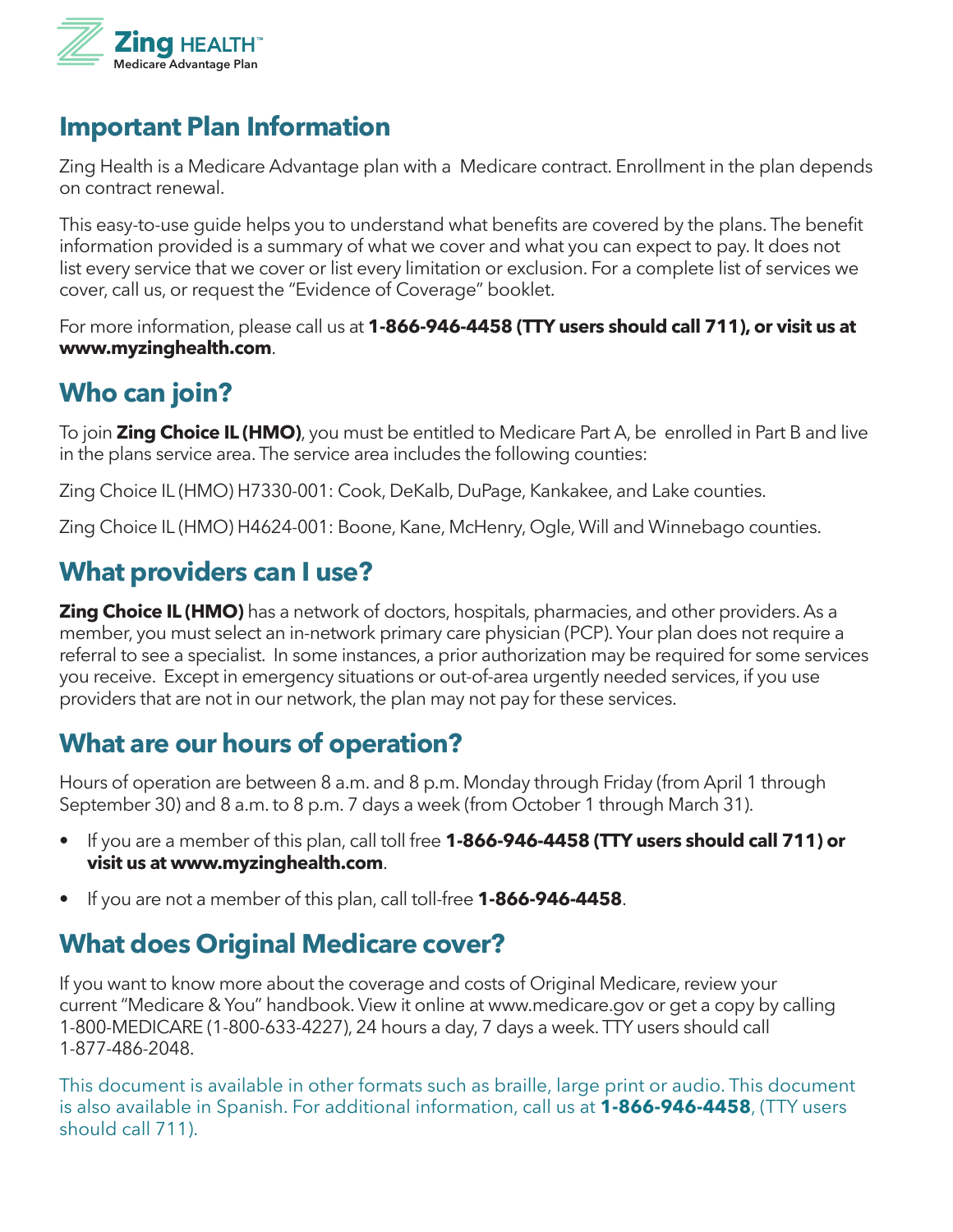

#### **Monthly Premium, Deductible, and Limits on How Much you Pay for Covered Services**

|                                                                                                             | H7330-001<br><b>Zing Choice IL (HMO)</b><br>Cook, DeKalb, DuPage, Kankakee,<br>and Lake Counties                                                                                                                                                                          | H4624-001<br><b>Zing Choice IL (HMO)</b><br>Boone, Kane, McHenry, Ogle, Will,<br>and Winnebago Counties                                                                                                                                                                |  |
|-------------------------------------------------------------------------------------------------------------|---------------------------------------------------------------------------------------------------------------------------------------------------------------------------------------------------------------------------------------------------------------------------|------------------------------------------------------------------------------------------------------------------------------------------------------------------------------------------------------------------------------------------------------------------------|--|
|                                                                                                             |                                                                                                                                                                                                                                                                           |                                                                                                                                                                                                                                                                        |  |
| <b>Monthly Premium</b>                                                                                      | \$0 Monthly plan premium                                                                                                                                                                                                                                                  | \$0 Monthly plan premium                                                                                                                                                                                                                                               |  |
|                                                                                                             | In addition, you must keep<br>paying your Medicare Part B<br>premium.                                                                                                                                                                                                     | In addition, you must keep<br>paying your Medicare Part B<br>premium.                                                                                                                                                                                                  |  |
| <b>Plan Deductible</b>                                                                                      | This plan does not have a<br>deductible.                                                                                                                                                                                                                                  | This plan does not have a<br>deductible.                                                                                                                                                                                                                               |  |
| Is there any limit on how<br>much I will pay for my<br>covered services?                                    | Yes. Like all Medicare health<br>plans, our plans protect you by<br>having yearly limits on your out-<br>of-pocket costs for medical and<br>hospital care.                                                                                                                | Yes. Like all Medicare health<br>plans, our plans protect you by<br>having yearly limits on your out-<br>of-pocket costs for medical and<br>hospital care.                                                                                                             |  |
|                                                                                                             | This does not include<br>prescription drug out-of-pocket<br>cost.                                                                                                                                                                                                         | This does not include<br>prescription drug out-of-pocket<br>cost.                                                                                                                                                                                                      |  |
| <b>Yearly Maximum Out-of-</b><br><b>Pocket responsibility? (Does</b><br>not include prescription<br>drugs). | \$3,450 is the most you'll<br>pay for covered services<br>you receive from in-network<br>providers.<br>If you reach the limit on out-of-<br>pocket costs, we will pay the<br>full cost for the rest of the year<br>for Medicare covered medical<br>and hospital services. | \$3,450 is the most you'll pay<br>for covered services you receive<br>from in-network providers.<br>If you reach the limit on out-of-<br>pocket costs, we will pay the full<br>cost for the rest of the year for<br>Medicare covered medical and<br>hospital services. |  |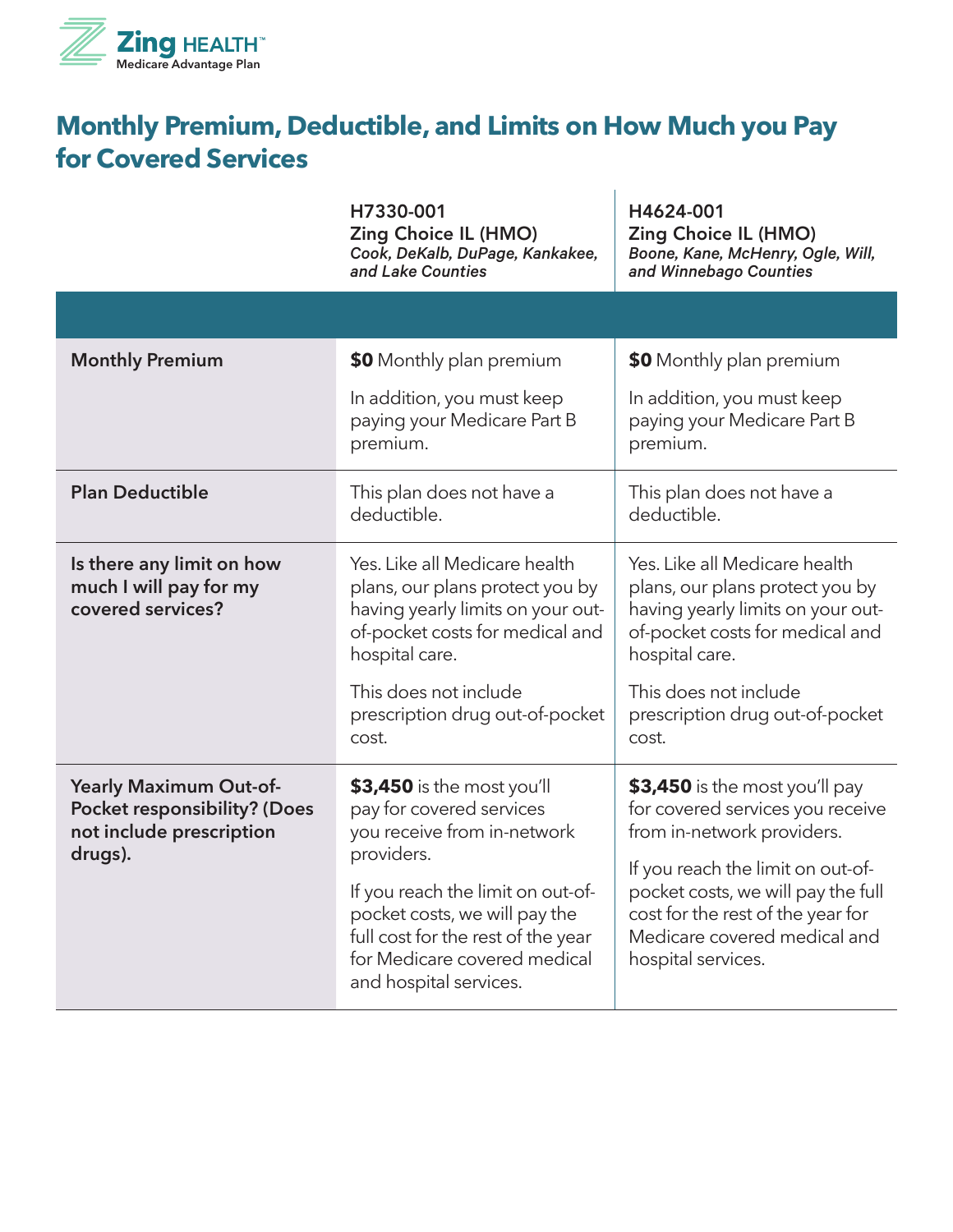

**Covered Medical and Hospital Benefits**

| <b>Benefit Coverage</b><br>Services with a <sup>1</sup> may require<br>prior authorization. | H7330-001<br><b>Zing Choice IL (HMO)</b><br>Cook, DeKalb, DuPage, Kankakee,<br>and Lake Counties                                                                                                                                                                                                                                                         | H4624-001<br><b>Zing Choice IL (HMO)</b><br>Boone, Kane, McHenry, Ogle, Will,<br>and Winnebago Counties                                                                                                                                                                                                                                                  |  |
|---------------------------------------------------------------------------------------------|----------------------------------------------------------------------------------------------------------------------------------------------------------------------------------------------------------------------------------------------------------------------------------------------------------------------------------------------------------|----------------------------------------------------------------------------------------------------------------------------------------------------------------------------------------------------------------------------------------------------------------------------------------------------------------------------------------------------------|--|
| <b>HOSPITAL COVERAGE</b>                                                                    |                                                                                                                                                                                                                                                                                                                                                          |                                                                                                                                                                                                                                                                                                                                                          |  |
| Inpatient Hospital Coverage <sup>1</sup>                                                    | \$250 copay per day for days 1<br>through 6                                                                                                                                                                                                                                                                                                              | \$250 copay per day for days 1<br>through 6                                                                                                                                                                                                                                                                                                              |  |
|                                                                                             | \$0 per day for days 7 through 90                                                                                                                                                                                                                                                                                                                        | \$0 per day for days 7 through 90                                                                                                                                                                                                                                                                                                                        |  |
|                                                                                             | After day 90, your plan covers<br>an unlimited number of days<br>for an inpatient hospital stay.                                                                                                                                                                                                                                                         | After day 90, your plan covers<br>an unlimited number of days for<br>an inpatient hospital stay.                                                                                                                                                                                                                                                         |  |
| <b>Outpatient Hospital</b><br>Coverage <sup>1</sup>                                         | \$300 copay for Outpatient<br>Surgery at an Outpatient<br>Hospital Facility.                                                                                                                                                                                                                                                                             | \$300 copay for Outpatient<br>Surgery at an Outpatient<br>Hospital Facility.                                                                                                                                                                                                                                                                             |  |
|                                                                                             | Outpatient hospital services may<br>include approved procedures<br>like diagnostic procedures,<br>casts, stitches, or outpatient<br>surgery. For a complete list of<br>services, please refer to the<br>Evidence of Coverage.                                                                                                                            | Outpatient hospital services may<br>include approved procedures<br>like diagnostic procedures, casts,<br>stitches, or outpatient surgery.<br>For a complete list of services,<br>please refer to the Evidence of<br>Coverage.                                                                                                                            |  |
| <b>Ambulatory Surgical Center 1</b>                                                         | \$200 copay for Outpatient<br>Surgery at an Ambulatory<br>Surgical Center.                                                                                                                                                                                                                                                                               | \$200 copay for Outpatient<br>Surgery at an Ambulatory<br>Surgical Center.                                                                                                                                                                                                                                                                               |  |
| <b>Primary Care Physician (PCP)</b>                                                         | \$0 copay per visit                                                                                                                                                                                                                                                                                                                                      | \$0 copay per visit                                                                                                                                                                                                                                                                                                                                      |  |
| <b>Telehealth</b>                                                                           | \$0 copay per telehealth visit<br>You can access board certified<br>doctors and behavioral health<br>specialist via phone and/or<br>video technology for diagnosis<br>and treatment of certain non-<br>emergency medical conditions.<br>Doctors can diagnose and<br>prescribe medications if<br>medically necessary.<br>Please call us for more details. | \$0 copay per telehealth visit<br>You can access board certified<br>doctors and behavioral health<br>specialist via phone and/or<br>video technology for diagnosis<br>and treatment of certain non-<br>emergency medical conditions.<br>Doctors can diagnose and<br>prescribe medications if<br>medically necessary.<br>Please call us for more details. |  |
| <b>Specialists</b>                                                                          | \$25 copay per visit                                                                                                                                                                                                                                                                                                                                     | \$25 copay per visit                                                                                                                                                                                                                                                                                                                                     |  |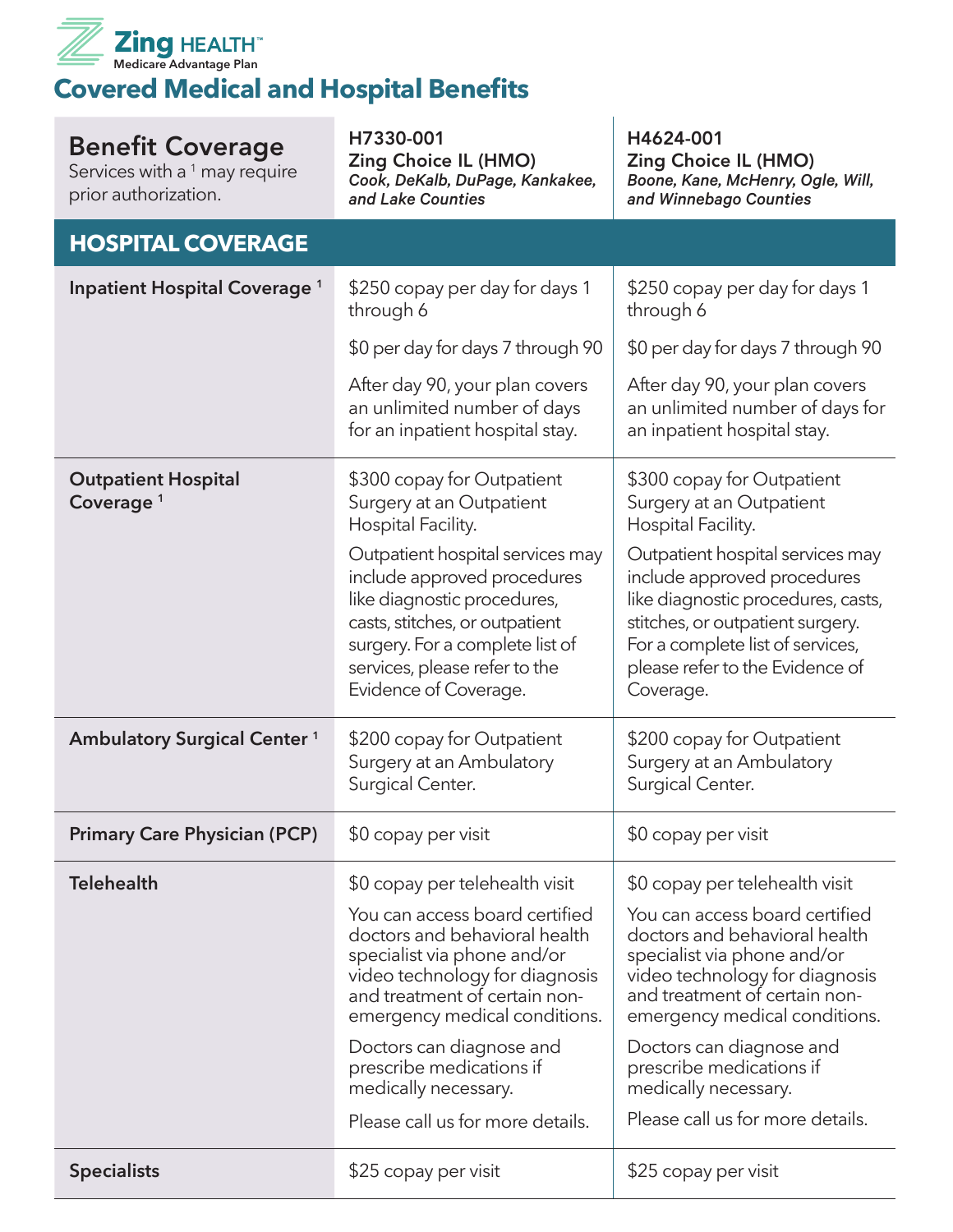

Services with a  $^1$  may require prior authorization.

#### **PREVENTIVE CARE**

#### **• Abdominal aortic aneurysm screening**

- **• Alcohol misuse counseling**
- **• Bone mass measurement**
- **• Breast cancer screening (mammogram)**
- **• Cardiovascular disease (behavioral therapy)**
- **• Cardiovascular screenings**
- **• Cervical and vaginal cancer screening**
- **• Colorectal cancer screenings (colonoscopy, fecal occult blood test, flexible sigmoidoscopy)**
- **• Depression screening**
- **• Diabetes screenings**
- **• Glaucoma tests**
- **• Hepatitis B shots and screening**
- **• Hepatitis C screening test**
- **• HIV screening**
- **• Lung cancer screening**
- **• Medical nutrition therapy Services**
- **• Obesity screening and counseling**
- **• Prostate cancer screenings (PSA)**
- **• Sexually transmitted infections screening and counseling**
- **• Smoking and tobacco use cessation counseling (counseling for people with no sign of tobaccorelated disease)**
- **• Vaccines, including Flu shots**
- **• "Welcome to Medicare" preventive visit (one time)**
- **• Annual Wellness visit**

H7330-001 Zing Choice IL (HMO) *Cook, DeKalb, DuPage, Kankakee, and Lake Counties*

H4624-001 Zing Choice IL (HMO) *Boone, Kane, McHenry, Ogle, Will, and Winnebago Counties*

Our plan covers many preventive services at no cost when you see an in-network provider.

Our plan covers many preventive services at no cost when you see an in-network provider.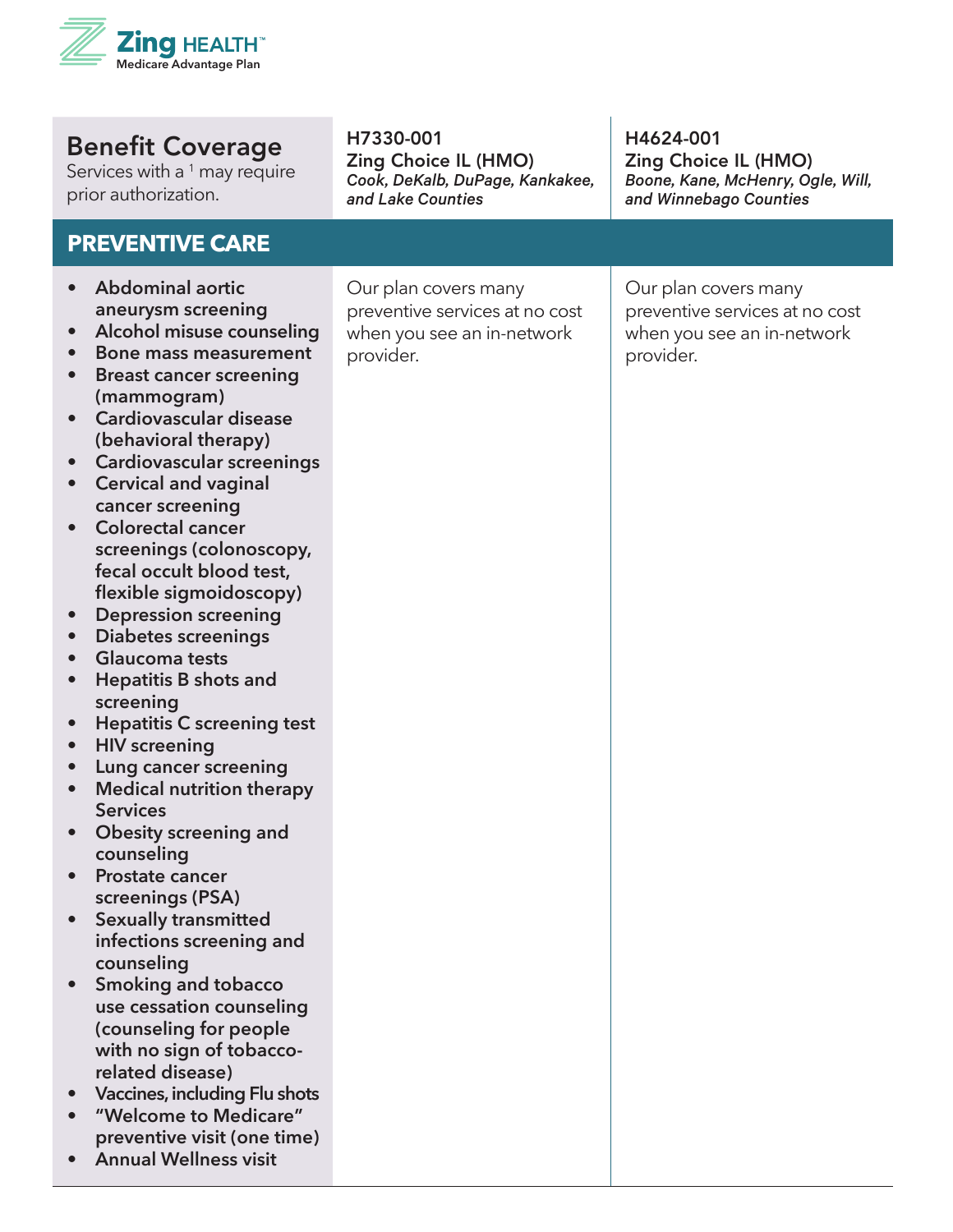

| <b>Benefit Coverage</b><br>Services with a <sup>1</sup> may require<br>prior authorization.        | H7330-001<br><b>Zing Choice IL (HMO)</b><br>Cook, DeKalb, DuPage, Kankakee,<br>and Lake Counties                                                                                                         | H4624-001<br>Zing Choice IL (HMO)<br>Boone, Kane, McHenry, Ogle, Will,<br>and Winnebago Counties                                                                                                         |  |
|----------------------------------------------------------------------------------------------------|----------------------------------------------------------------------------------------------------------------------------------------------------------------------------------------------------------|----------------------------------------------------------------------------------------------------------------------------------------------------------------------------------------------------------|--|
| <b>EMERGENCY CARE</b>                                                                              |                                                                                                                                                                                                          |                                                                                                                                                                                                          |  |
| <b>Emergency Care Services</b>                                                                     | \$120 copay per visit<br>If you are admitted to the<br>hospital within 24 hours, the<br>copay is waived.                                                                                                 | \$120 copay per visit<br>If you are admitted to the<br>hospital within 24 hours, the<br>copay is waived.                                                                                                 |  |
| <b>Worldwide Emergency Care</b>                                                                    | $$0$ copay                                                                                                                                                                                               | $$0$ copay                                                                                                                                                                                               |  |
| <b>URGENTLY NEEDED SERVICES</b>                                                                    |                                                                                                                                                                                                          |                                                                                                                                                                                                          |  |
| <b>Urgent Care Services</b>                                                                        | \$10 copay per visit                                                                                                                                                                                     | \$10 copay per visit                                                                                                                                                                                     |  |
| <b>DIAGNOSTIC SERVICES/LABS/ IMAGING</b>                                                           |                                                                                                                                                                                                          |                                                                                                                                                                                                          |  |
| <b>Diagnostic Tests and</b><br><b>Procedures</b>                                                   | $$25$ copay<br>If a member receives multiple<br>services on the same day, only<br>the maximum copay applies.                                                                                             | $$25$ copay<br>If a member receives multiple<br>services on the same day, only<br>the maximum copay applies.                                                                                             |  |
| <b>Lab Services and X-Rays</b>                                                                     | $$0$ copay<br>If a member receives multiple<br>services on the same day at<br>the same location, only the<br>maximum copay applies.                                                                      | $$0$ copay<br>If a member receives multiple<br>services on the same day at<br>the same location, only the<br>maximum copay applies.                                                                      |  |
| Diagnostic Radiological<br>Services (e.g., MRIs and CTR<br>Scans) $1$                              | \$50 to \$150 copay<br>Copayment may vary depending<br>on the place of service.<br>If a member receives multiple<br>services on the same day at<br>the same location, only the<br>maximum copay applies. | \$50 to \$150 copay<br>Copayment may vary depending<br>on the place of service.<br>If a member receives multiple<br>services on the same day at<br>the same location, only the<br>maximum copay applies. |  |
| <b>Therapeutic Radiological</b><br>Services <sup>1</sup> (e.g., radiation<br>treatment for cancer) | 20% of the cost.<br>If a member receives multiple<br>services on the same day at<br>the same location, only the<br>maximum copay applies.                                                                | 20% of the cost.<br>If a member receives multiple<br>services on the same day at<br>the same location, only the<br>maximum copay applies.                                                                |  |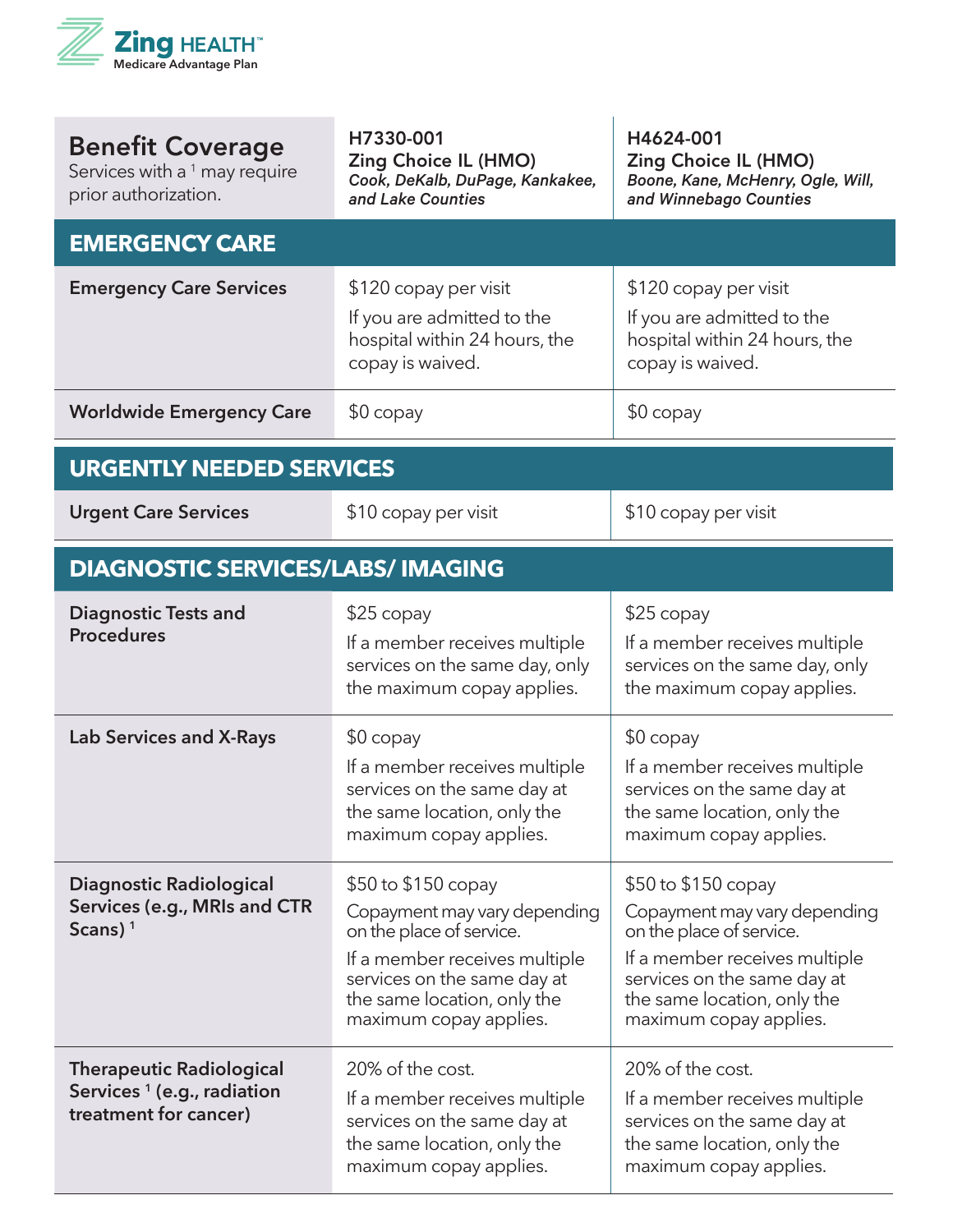

| <b>Benefit Coverage</b><br>Services with a <sup>1</sup> may require<br>prior authorization. | H7330-001<br><b>Zing Choice IL (HMO)</b><br>Cook, DeKalb, DuPage, Kankakee,<br>and Lake Counties                                                                                              | H4624-001<br><b>Zing Choice IL (HMO)</b><br>Boone, Kane, McHenry, Ogle, Will,<br>and Winnebago Counties                                                                                       |  |
|---------------------------------------------------------------------------------------------|-----------------------------------------------------------------------------------------------------------------------------------------------------------------------------------------------|-----------------------------------------------------------------------------------------------------------------------------------------------------------------------------------------------|--|
| <b>HEARING SERVICES</b>                                                                     |                                                                                                                                                                                               |                                                                                                                                                                                               |  |
| <b>Hearing Exam</b><br>(Medicare Covered)                                                   | \$25 copay for a Medicare<br>covered diagnostic hearing<br>exam.                                                                                                                              | \$25 copay for a Medicare<br>covered diagnostic hearing<br>exam.                                                                                                                              |  |
| <b>Routine Hearing Exam</b>                                                                 | \$0 copay for one (1) routine<br>hearing exam per year.<br>Not covered out-of-network.                                                                                                        | \$0 copay for one (1) routine<br>hearing exam per year.<br>Not covered out-of-network.                                                                                                        |  |
| <b>Hearing Aid Evaluation/</b><br><b>Fitting</b>                                            | \$0 copay for one (1) hearing<br>aid evaluation/fitting every<br>three (3) years.<br>Not covered out-of-network.                                                                              | \$0 copay for one (1) hearing aid<br>evaluation/fitting every three (3)<br>years.<br>Not covered out-of-network.                                                                              |  |
| <b>Hearing Aids</b>                                                                         | \$750 benefit allowance<br>towards hearing aids per ear<br>every three (3) years.<br>You are responsible for all cost<br>beyond the maximum allowed<br>amount.<br>Not covered out-of-network. | \$750 benefit allowance<br>towards hearing aids per ear<br>every three (3) years.<br>You are responsible for all cost<br>beyond the maximum allowed<br>amount.<br>Not covered out-of-network. |  |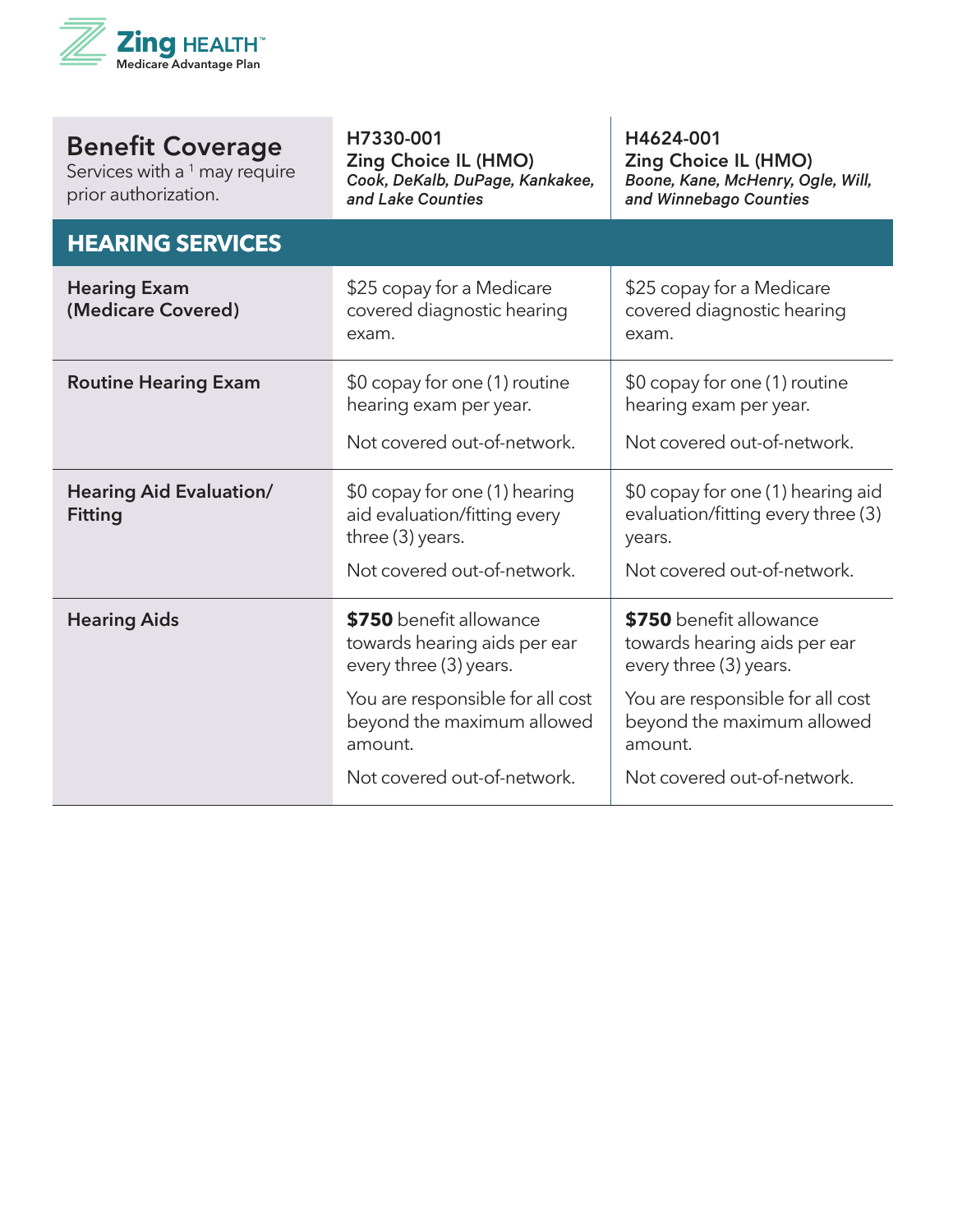

Services with a  $1$  may require prior authorization.

#### **DENTAL SERVICES**

H7330-001

Zing Choice IL (HMO) *Cook, DeKalb, DuPage, Kankakee, and Lake Counties*

H4624-001 Zing Choice IL (HMO) *Boone, Kane, McHenry, Ogle, Will, and Winnebago Counties*

| <b>Preventive Dental Benefits</b> | <b>In-Network:</b>                                                                                       | <b>In-Network:</b>                                                                                       |
|-----------------------------------|----------------------------------------------------------------------------------------------------------|----------------------------------------------------------------------------------------------------------|
|                                   | \$0 copay for oral exams up to<br>one (1) every six (6) months                                           | \$0 copay for oral exams up to<br>one (1) every six (6) months                                           |
|                                   | \$0 copay for prophylaxis<br>(cleaning) up to one (1) every<br>six (6) months                            | \$0 copay for prophylaxis<br>(cleaning) up to one (1) every<br>six (6) months                            |
|                                   | \$0 copay for a fluoride<br>treatment for up to one (1)<br>every year                                    | \$0 copay for a fluoride<br>treatment for up to one (1)<br>every year                                    |
|                                   | \$0 copay for bitewing x-rays up<br>to one (1) set per year                                              | \$0 copay for bitewing x-rays up<br>to one (1) set per year                                              |
|                                   | \$0 copay for panoramic x-rays<br>for up to one $(1)$ every five $(5)$<br>years                          | \$0 copay for panoramic x-rays<br>for up to one (1) every five (5)<br>years                              |
|                                   | \$2,500 benefit allowance<br>every year for preventive and<br>comprehensive dental benefits<br>combined. | \$2,500 benefit allowance<br>every year for preventive and<br>comprehensive dental benefits<br>combined. |
|                                   | You are responsible for all cost<br>beyond the maximum allowed<br>amount.                                | You are responsible for all cost<br>beyond the maximum allowed<br>amount.                                |
|                                   | Not covered out-of-network.                                                                              | Not covered out-of-network.                                                                              |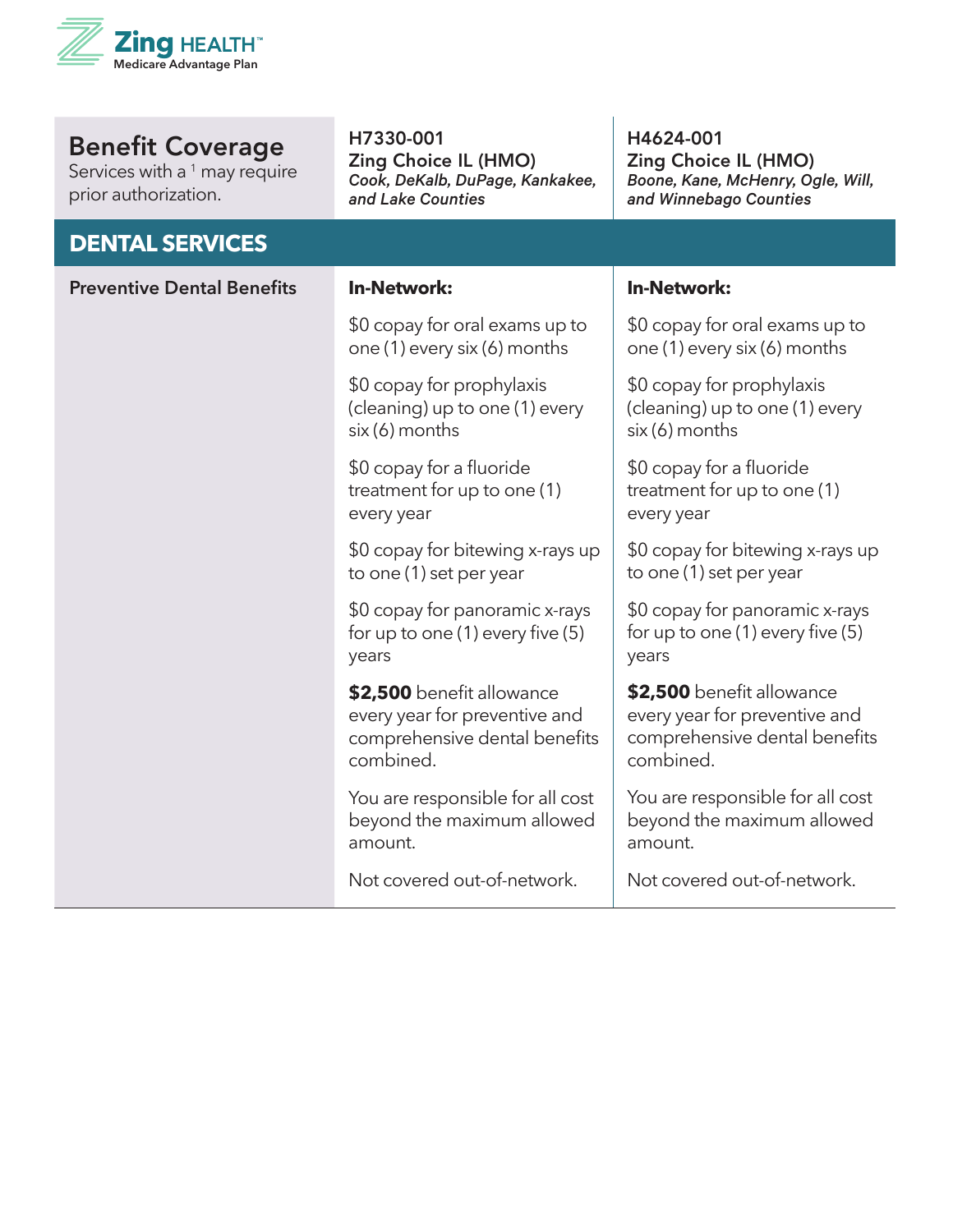

Services with a  $^1$  may require prior authorization.

#### H7330-001

Zing Choice IL (HMO) *Cook, DeKalb, DuPage, Kankakee, and Lake Counties*

H4624-001 Zing Choice IL (HMO) *Boone, Kane, McHenry, Ogle, Will, and Winnebago Counties*

| <b>DENTAL SERVICES (continued)</b> |                                                                                                          |                                                                                                          |  |
|------------------------------------|----------------------------------------------------------------------------------------------------------|----------------------------------------------------------------------------------------------------------|--|
| <b>Comprehensive Dental</b>        | <b>In-Network:</b>                                                                                       | <b>In-Network:</b>                                                                                       |  |
| <b>Benefits</b>                    | \$0 copay for amalgam and/or<br>composite filling every three (3)<br>years per tooth                     | \$0 copay for amalgam and/or<br>composite filling every three (3)<br>years per tooth                     |  |
|                                    | \$0 copay for extractions one (1)<br>extraction per tooth, per year                                      | \$0 copay for extractions one (1)<br>extraction per tooth, per year                                      |  |
|                                    | \$0 copay for root canals one (1)<br>per lifetime, per tooth                                             | \$0 copay for root canals one (1)<br>per lifetime, per tooth                                             |  |
|                                    | \$0 copay for scaling/root<br>planning (deep cleaning) every<br>(24) months per quadrant                 | \$0 copay for scaling/root<br>planning (deep cleaning) every<br>(24) months per quadrant                 |  |
|                                    | \$0 copay for complete crown<br>every five (5) years, per tooth                                          | \$0 copay for complete crown<br>every five (5) years, per tooth                                          |  |
|                                    | \$0 copay for dentures or fixed<br>prosthetics/partials once every<br>five $(5)$ years                   | \$0 copay for dentures or fixed<br>prosthetics/partials once every<br>five $(5)$ years                   |  |
|                                    | \$2,500 benefit allowance<br>every year for preventive and<br>comprehensive dental benefits<br>combined. | \$2,500 benefit allowance<br>every year for preventive and<br>comprehensive dental benefits<br>combined. |  |
|                                    | You are responsible for all cost<br>beyond the maximum allowed<br>amount.                                | You are responsible for all cost<br>beyond the maximum allowed<br>amount.                                |  |
|                                    | Not covered out-of-network.                                                                              | Not covered out-of-network.                                                                              |  |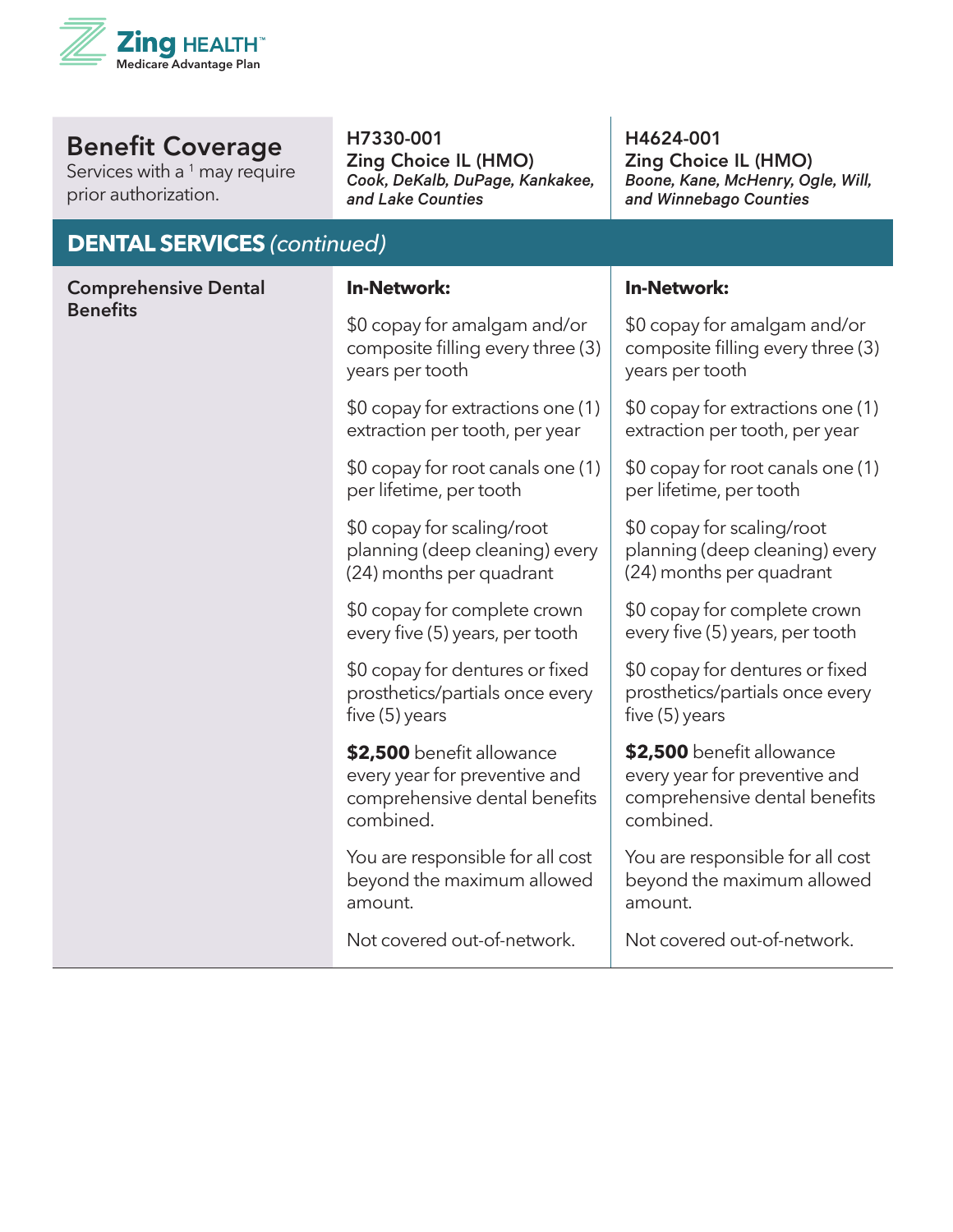

| <b>Benefit Coverage</b><br>Services with a <sup>1</sup> may require<br>prior authorization. | H7330-001<br><b>Zing Choice IL (HMO)</b><br>Cook, DeKalb, DuPage, Kankakee,<br>and Lake Counties                                                        | H4624-001<br><b>Zing Choice IL (HMO)</b><br>Boone, Kane, McHenry, Ogle, Will,<br>and Winnebago Counties                                                 |  |
|---------------------------------------------------------------------------------------------|---------------------------------------------------------------------------------------------------------------------------------------------------------|---------------------------------------------------------------------------------------------------------------------------------------------------------|--|
| <b>VISION SERVICES</b>                                                                      |                                                                                                                                                         |                                                                                                                                                         |  |
| <b>Eye Exams</b><br>(Medicare-covered)                                                      | \$25 copay for a Medicare-<br>covered eye exam to diagnose<br>and treat diseases and<br>conditions of the eye (including<br>yearly glaucoma screening). | \$25 copay for a Medicare-<br>covered eye exam to diagnose<br>and treat diseases and<br>conditions of the eye (including<br>yearly glaucoma screening). |  |
| <b>Routine Eye Exam</b>                                                                     | \$0 copay for (1) routine eye<br>exam/refraction up to (1) per<br>year<br>Not covered out-of-network.                                                   | \$0 copay for (1) routine eye<br>exam/refraction up to (1) per<br>year<br>Not covered out-of-network.                                                   |  |
|                                                                                             |                                                                                                                                                         |                                                                                                                                                         |  |
| <b>Eyewear</b><br>(Medicare Covered)                                                        | \$0 copay for one (1) pair of<br>Medicare covered eyewear<br>(eyeglasses or contact lenses)<br>after a cataract surgery.                                | \$0 copay for one (1) pair of<br>Medicare covered eyewear<br>(eyeglasses or contact lenses)<br>after a cataract surgery.                                |  |
| <b>Routine Eyewear</b>                                                                      | \$290 benefit allowance<br>towards eyewear (frames and<br>lenses or contact lenses) one<br>$(1)$ per year.                                              | \$290 benefit allowance<br>towards eyewear (frames and<br>lenses or contact lenses) one (1)<br>per year.                                                |  |
|                                                                                             | You are responsible for all<br>cost exceeding the maximum<br>benefit amount for routine<br>eyewear.                                                     | You are responsible for all<br>cost exceeding the maximum<br>benefit amount for routine<br>eyewear.                                                     |  |
|                                                                                             | Not covered out-of-network.                                                                                                                             | Not covered out-of-network.                                                                                                                             |  |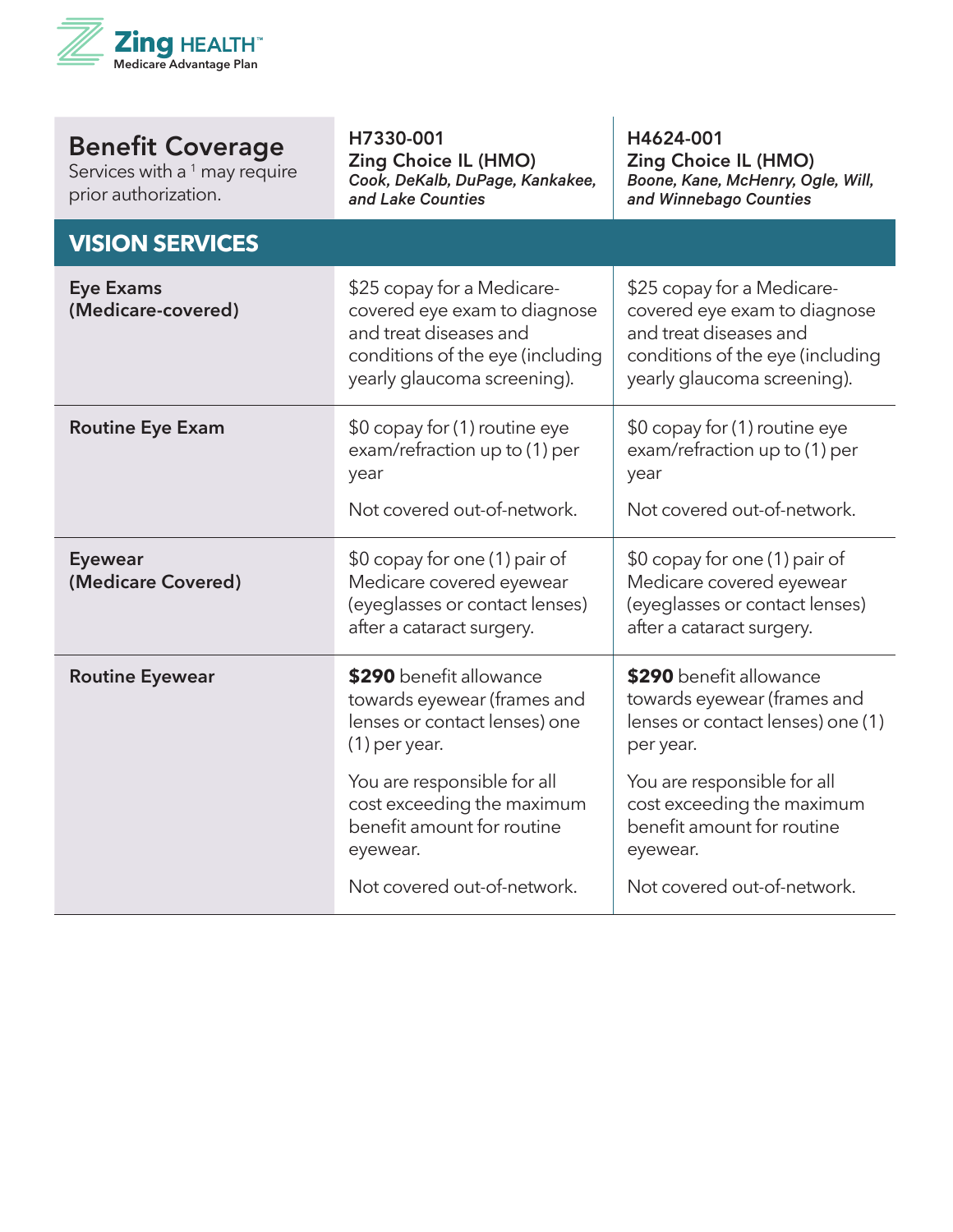

Services with a  $^1$  may require prior authorization.

H7330-001 Zing Choice IL (HMO) *Cook, DeKalb, DuPage, Kankakee, and Lake Counties*

H4624-001 Zing Choice IL (HMO) *Boone, Kane, McHenry, Ogle, Will, and Winnebago Counties*

#### **MENTAL HEALTH SERVICES**

| <b>Inpatient Mental Health</b><br>Services <sup>1</sup> | \$250 copay per day for days 1<br>through 6                                                                        | \$250 copay per day for days 1<br>through 6                                                                        |  |
|---------------------------------------------------------|--------------------------------------------------------------------------------------------------------------------|--------------------------------------------------------------------------------------------------------------------|--|
|                                                         | \$0 per day for days 7 through<br>90                                                                               | \$0 per day for days 7 through<br>90                                                                               |  |
|                                                         | Your plan covers up to 190<br>days in a lifetime for inpatient<br>mental health care in a<br>psychiatric hospital. | Your plan covers up to 190 days<br>in a lifetime for inpatient mental<br>health care in a psychiatric<br>hospital. |  |
| <b>Outpatient Mental Health</b><br><b>Services</b>      | \$25 copay for Medicare-<br>covered individual therapy visits.                                                     | \$25 copay for Medicare-<br>covered individual therapy visits.                                                     |  |
|                                                         | \$25 copay for Medicare-<br>covered group therapy visits.                                                          | \$25 copay for Medicare-<br>covered group therapy visits.                                                          |  |
| <b>SKILLED NURSING</b>                                  |                                                                                                                    |                                                                                                                    |  |
| <b>Skilled Nursing Facility</b><br>$(SNF)^1$            | \$0 copay per day for days 1<br>through 20                                                                         | \$0 copay per day for days 1<br>through 20                                                                         |  |
|                                                         | \$188 copay per day for days 21<br>through 100                                                                     | \$188 copay per day for days 21<br>through 100                                                                     |  |

Our plan covers up to 100 days per benefit period in a SNF. Our plan covers up to 100 days per benefit period in a SNF.

#### **THERAPY AND REHABILITATION SERVICES**

| <b>Occupational Therapy</b><br>Services <sup>1</sup>                | \$20 copay per visit | \$20 copay per visit |
|---------------------------------------------------------------------|----------------------|----------------------|
| <b>Physical Therapy and</b><br>Speech-Language Therapy <sup>1</sup> | \$20 copay per visit | \$20 copay per visit |
| <b>Cardiac and Pulmonary</b><br><b>Rehabilitation Services</b>      | \$0 copay per visit  | \$0 copay per visit  |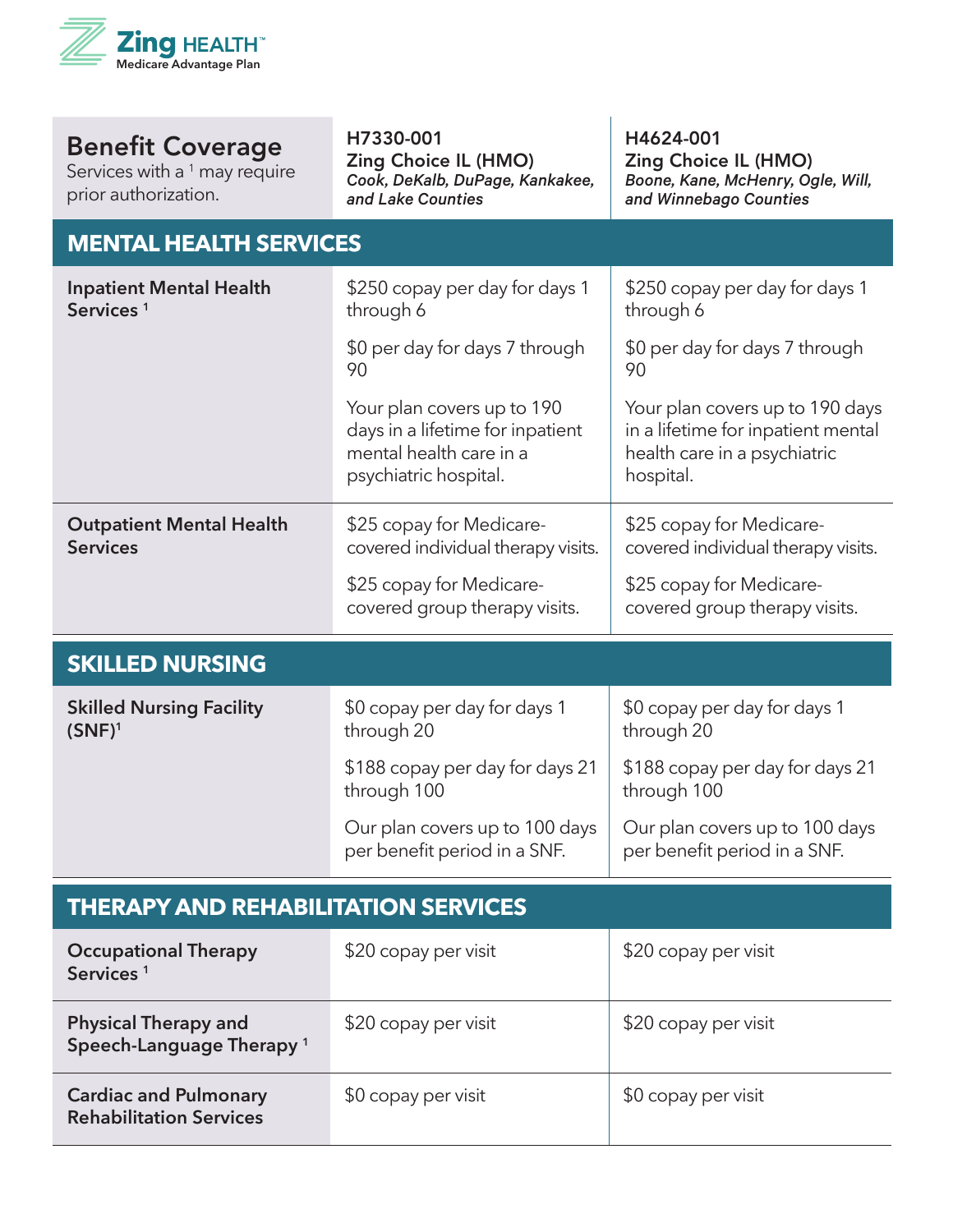

| <b>Benefit Coverage</b><br>Services with a $1$ may require<br>prior authorization. | H7330-001<br><b>Zing Choice IL (HMO)</b><br>Cook, DeKalb, DuPage, Kankakee,<br>and Lake Counties                                                                           | H4624-001<br><b>Zing Choice IL (HMO)</b><br>Boone, Kane, McHenry, Ogle, Will,<br>and Winnebago Counties                                                                    |  |
|------------------------------------------------------------------------------------|----------------------------------------------------------------------------------------------------------------------------------------------------------------------------|----------------------------------------------------------------------------------------------------------------------------------------------------------------------------|--|
| <b>AMBULANCE</b>                                                                   |                                                                                                                                                                            |                                                                                                                                                                            |  |
| <b>Ground Service</b><br>(one-way trip)                                            | \$175 copay per date of service                                                                                                                                            | \$175 copay per date of service                                                                                                                                            |  |
| Air Service (one-way trip)                                                         | 20% coinsurance                                                                                                                                                            | 20% coinsurance                                                                                                                                                            |  |
| <b>TRANSPORTATION</b>                                                              |                                                                                                                                                                            |                                                                                                                                                                            |  |
| <b>Non-Emergency</b><br><b>Transportation Services</b>                             | \$0 copay for 24 one-way trips<br>per year to plan approved<br>locations. The member must<br>contact the plan to arrange<br>transportation.<br>Not covered out-of-network. | \$0 copay for 24 one-way trips<br>per year to plan approved<br>locations. The member must<br>contact the plan to arrange<br>transportation.<br>Not covered out-of-network. |  |
|                                                                                    |                                                                                                                                                                            |                                                                                                                                                                            |  |
| <b>ADDITIONAL DRUG COVERAGE</b>                                                    |                                                                                                                                                                            |                                                                                                                                                                            |  |
| Medicare Part B Drugs <sup>1</sup>                                                 | 20% coinsurance for<br>chemotherapy drugs.                                                                                                                                 | 20% coinsurance for<br>chemotherapy drugs.                                                                                                                                 |  |
|                                                                                    | 20% coinsurance for Part B<br>drugs.                                                                                                                                       | 20% coinsurance for Part B<br>drugs.                                                                                                                                       |  |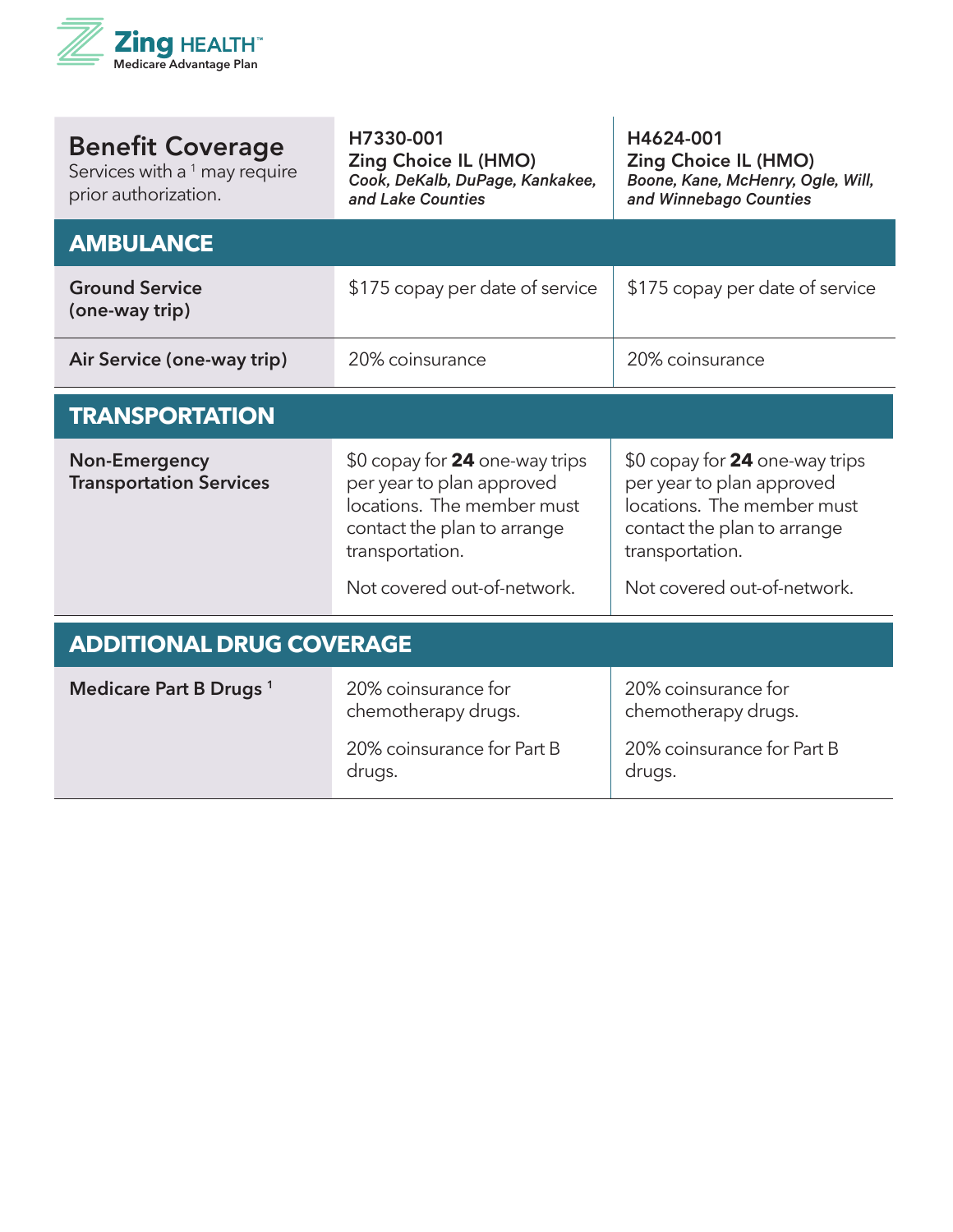

| <b>Benefit Coverage</b>                                                                                 | H7330-001<br><b>Zing Choice IL (HMO)</b><br>Cook, DeKalb, DuPage, Kankakee,<br>and Lake Counties                                                                                                                                                                                                                                                                                         | H4624-001<br><b>Zing Choice IL (HMO)</b><br>Boone, Kane, McHenry, Ogle, Will,<br>and Winnebago Counties                                                                                                                                                                  |
|---------------------------------------------------------------------------------------------------------|------------------------------------------------------------------------------------------------------------------------------------------------------------------------------------------------------------------------------------------------------------------------------------------------------------------------------------------------------------------------------------------|--------------------------------------------------------------------------------------------------------------------------------------------------------------------------------------------------------------------------------------------------------------------------|
| <b>OUTPATIENT PRESCRIPTION DRUGS</b>                                                                    |                                                                                                                                                                                                                                                                                                                                                                                          |                                                                                                                                                                                                                                                                          |
| If you don't have Extra Help<br>for your drugs, you'll pay the<br>following:<br><b>Deductible Stage</b> | \$0 Deductible.<br>\$0 Deductible.<br>Because your plan does not<br>Because your plan does not<br>have a deductible, this stage<br>have a deductible, this stage<br>does not apply to you. You start<br>does not apply to you. You start<br>the Initial Coverage Stage when<br>the Initial Coverage Stage when<br>you fill your first prescription.<br>you fill your first prescription. |                                                                                                                                                                                                                                                                          |
| <b>Initial Coverage Stage</b>                                                                           | You are in the Initial Coverage<br>Stage until you reach \$4,430<br>in drug costs (year to date). You<br>pay the following until your<br>total yearly drug cost reach<br>\$4,430. Total yearly drug costs<br>are the total drug costs paid by<br>both you and your plan.                                                                                                                 | You are in the Initial Coverage<br>Stage until you reach \$4,430<br>in drug costs (year to date). You<br>pay the following until your<br>total yearly drug cost reach<br>\$4,430. Total yearly drug costs<br>are the total drug costs paid by<br>both you and your plan. |
|                                                                                                         | Once you've reached this amount,<br>you enter the coverage gap.                                                                                                                                                                                                                                                                                                                          | Once you've reached this amount,<br>you enter the coverage gap.                                                                                                                                                                                                          |
|                                                                                                         | As part of the Insulin Savings<br>Program, you will pay no more<br>than \$35 for a one-month<br>supply for select insulins during<br>the Initial Coverage Stage.                                                                                                                                                                                                                         | As part of the Insulin Savings<br>Program, you will pay no more<br>than \$35 for a one-month<br>supply for select insulins during<br>the Initial Coverage Stage.                                                                                                         |
|                                                                                                         | Specialty drugs are limited to a<br>30-day supply.                                                                                                                                                                                                                                                                                                                                       | Specialty drugs are limited to a<br>30-day supply.                                                                                                                                                                                                                       |
|                                                                                                         | This plan includes enhanced<br>drug coverage of certain<br>excluded drugs. Generic<br>only Sildenafil (Viagra) is<br>available on Tier 2.                                                                                                                                                                                                                                                | This plan includes enhanced<br>drug coverage of certain<br>excluded drugs. Generic<br>only Sildenafil (Viagra) is<br>available on Tier 2.                                                                                                                                |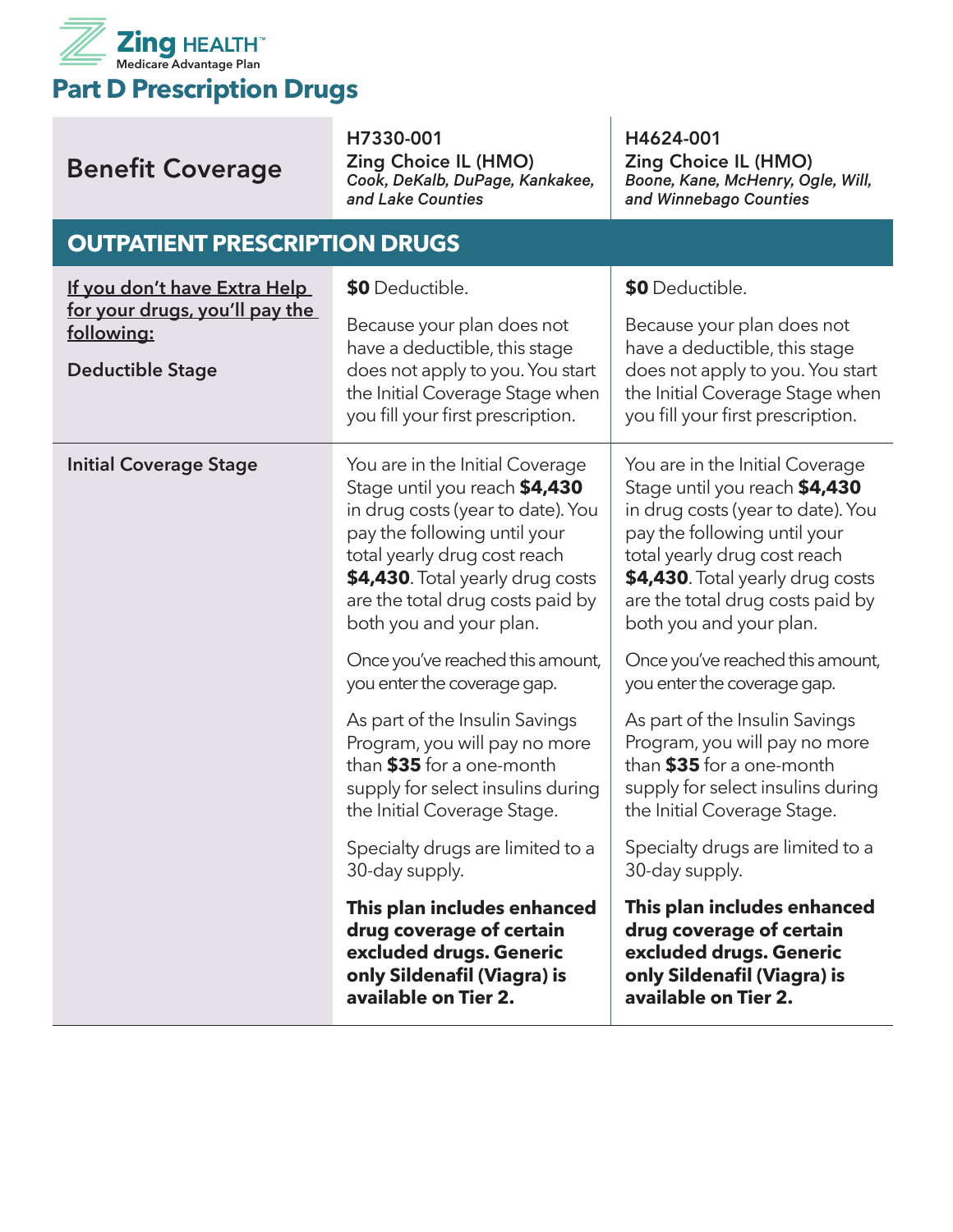

#### H7330-001

Zing Choice IL (HMO) *Cook, DeKalb, DuPage, Kankakee, and Lake Counties*

H4624-001 Zing Choice IL (HMO) *Boone, Kane, McHenry, Ogle, Will, and Winnebago Counties*

#### **OUTPATIENT PRESCRIPTION DRUGS (continued)**

| <b>Standard Retail Cost-Sharing</b>                    | 30-day Supply   | 60-day Supply | 90-day Supply |
|--------------------------------------------------------|-----------------|---------------|---------------|
| <b>Tier 1: Preferred Generic</b>                       | $$0$ copay      | $$0$ copay    | $$0$ copay    |
| <b>Tier 2: Generic</b>                                 | \$5 copay       | $$10$ copay   | $$15$ copay   |
| <b>Tier 3: Preferred Brand</b>                         | \$47 copay      | \$94 copay    | \$141 copay   |
| <b>Tier 4: Non-Preferred Brand</b>                     | $$100$ copay    | $$200$ copay  | \$300 copay   |
| <b>Tier 5: Specialty Tier</b>                          | 33% coinsurance | n/a           | n/a           |
| <b>Standard Mail Order</b><br><b>Cost-Sharing</b>      | 30-day Supply   | 60-day Supply | 90-day Supply |
| <b>Tier 1: Preferred Generic</b>                       | $$0$ copay      | $$0$ copay    | $$0$ copay    |
| <b>Tier 2: Generic</b>                                 | $$5$ copay      | \$5 copay     | \$5 copay     |
| <b>Tier 3: Preferred Brand</b>                         | \$47 copay      | $$94$ copay   | \$94 copay    |
| <b>Tier 4: Non-Preferred Brand</b>                     | $$100$ copay    | $$200$ copay  | $$200$ copay  |
| <b>Tier 5: Specialty Tier</b>                          | 33% coinsurance | n/a           | n/a           |
| <b>Out-of-Network and</b><br><b>Long-Term Pharmacy</b> | 31-day Supply   |               |               |
| <b>Tier 1: Preferred Generic</b>                       | $$0$ copay      |               |               |
| <b>Tier 2: Generic</b>                                 | \$5 copay       |               |               |
| <b>Tier 3: Preferred Brand</b>                         | $$47$ copay     |               |               |
| <b>Tier 4: Non-Preferred Brand</b>                     | $$100$ copay    |               |               |
| <b>Tier 5: Specialty Tier</b>                          | 33% coinsurance |               |               |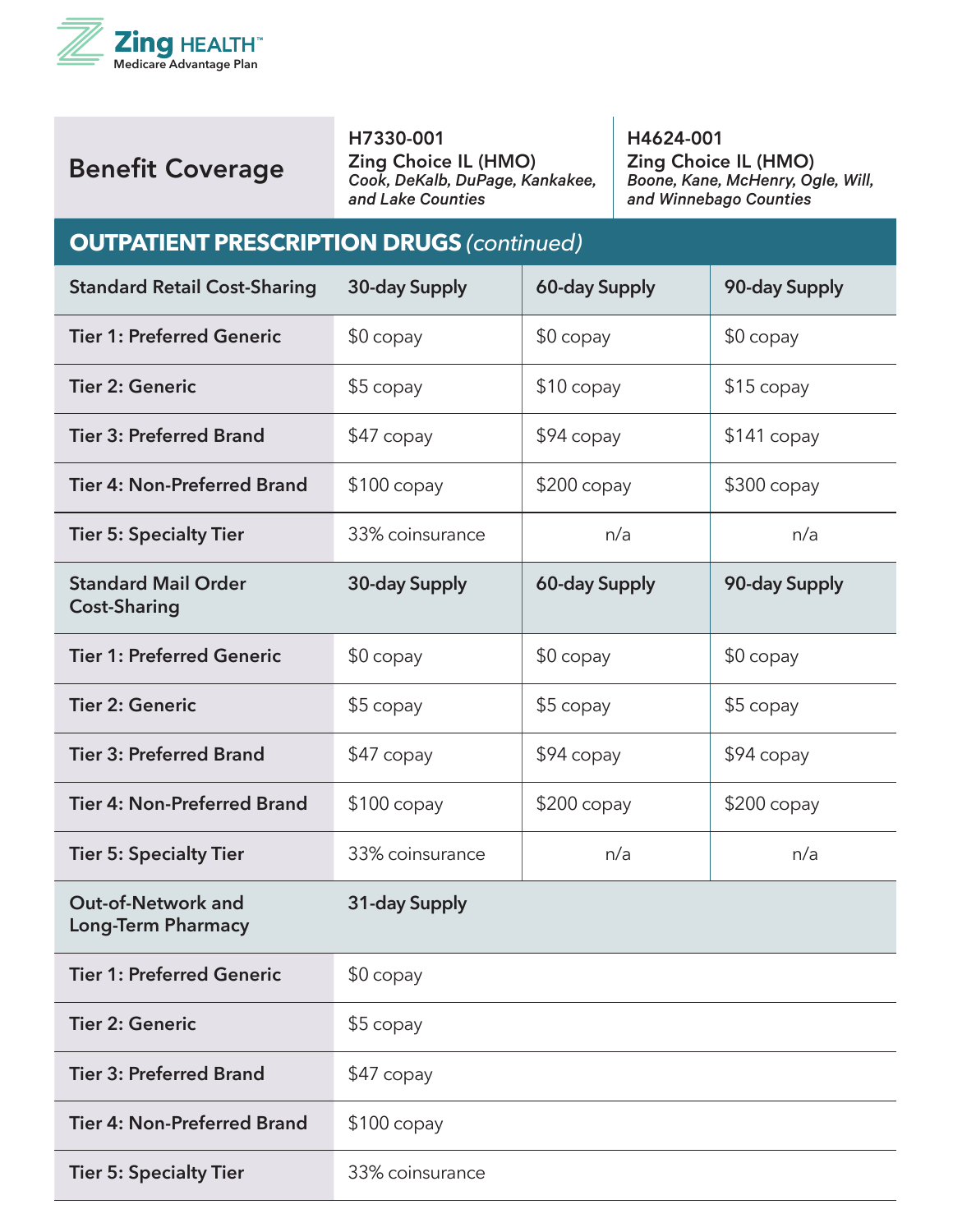

H7330-001

Zing Choice IL (HMO) *Cook, DeKalb, DuPage, Kankakee, and Lake Counties*

H4624-001 Zing Choice IL (HMO) *Boone, Kane, McHenry, Ogle, Will, and Winnebago Counties*

#### **OUTPATIENT PRESCRIPTION DRUGS** *(continued)*

**Coverage Gap Stage** Most Medicare drug plans have a Coverage Gap (also called the "donut hole"). The coverage gap begins after you and your drug plan together have spent **\$4,430** for covered drugs.

> After you enter the coverage gap, you pay **25%** of the plan's costs for covered brand name drugs and **25%** of the plan's cost for generic drugs until your cost total **\$7,050**. During this stage, you will continue to pay the same retail, mail-order, and long-term care copay as in the Initial Coverage Stage for drugs on Tier 1. Also, during this stage, your out-of-pocket costs for select insulins will be up to **\$35**.

For generic drugs, the amount paid by the plan (**75%**) does not count toward your out-ofpocket costs. Only the amount you pay counts and moves you through the coverage gap. You will remain in the coverage gap stage until your drug costs total **\$7,050**, which is the end of the coverage gap. Not everyone will enter the coverage gap.

Most Medicare drug plans have a Coverage Gap (also called the "donut hole"). The coverage gap begins after you and your drug plan together have spent **\$4,430** for covered drugs.

After you enter the coverage gap, you pay **25%** of the plan's costs for covered brand name drugs and **25%** of the plan's cost for generic drugs until your cost total **\$7,050**. During this stage, you will continue to pay the same retail, mail-order, and long-term care copay as in the Initial Coverage Stage for drugs on Tier 1. Also, during this stage, your out-of-pocket costs for select insulins will be up to **\$35**.

For generic drugs, the amount paid by the plan (**75%**) does not count toward your out-ofpocket costs. Only the amount you pay counts and moves you through the coverage gap. You will remain in the coverage gap stage until your drug costs total **\$7,050**, which is the end of the coverage gap. Not everyone will enter the coverage gap.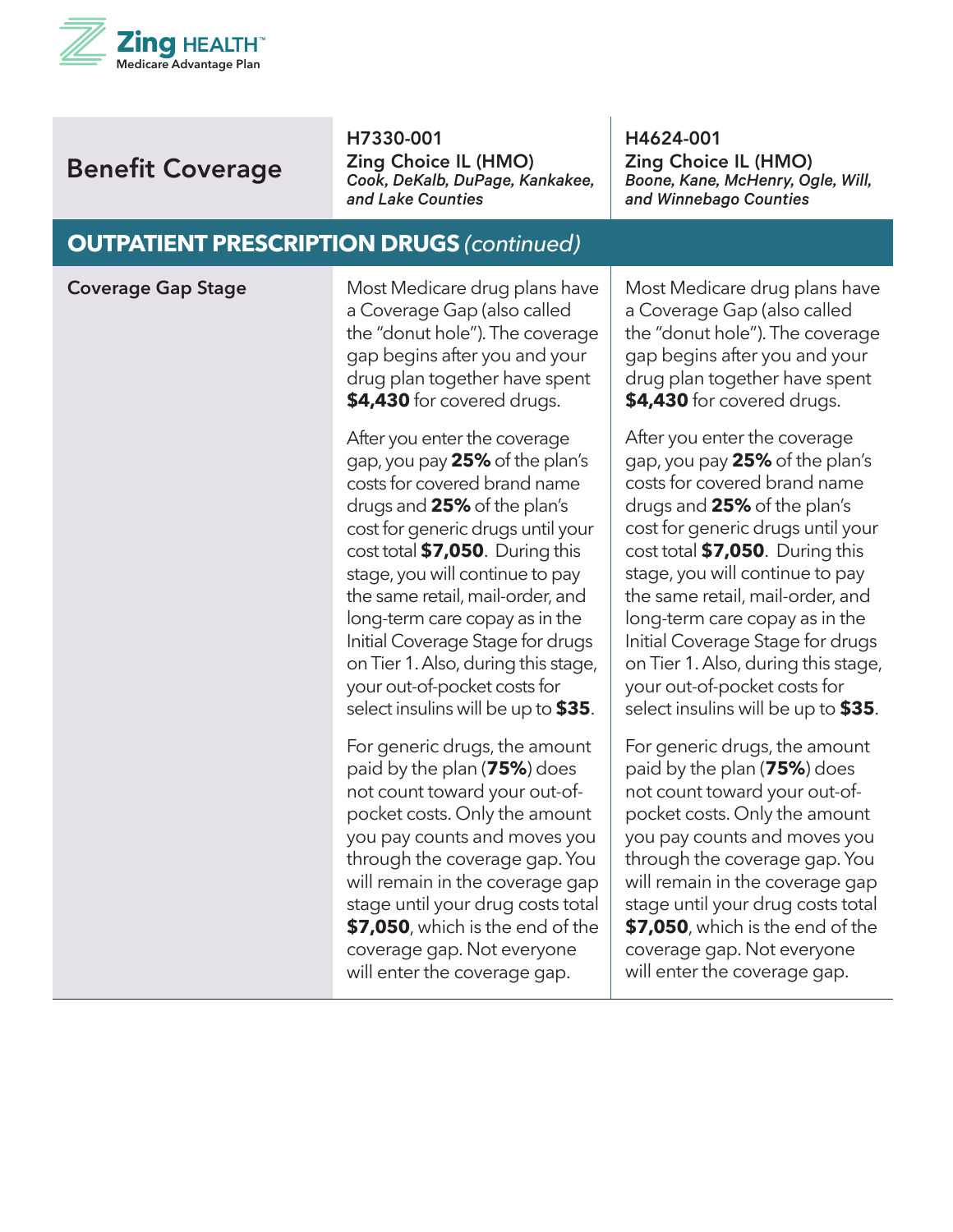

#### H7330-001

Zing Choice IL (HMO) *Cook, DeKalb, DuPage, Kankakee, and Lake Counties*

H4624-001 Zing Choice IL (HMO) *Boone, Kane, McHenry, Ogle, Will, and Winnebago Counties*

#### **OUTPATIENT PRESCRIPTION DRUGS** *(continued)*

| <b>Standard Retail Cost-Sharing</b>                    | 30-day Supply                                                                                                                                                                                                              | 60-day Supply |                                                                                                                                                                                                                              | 90-day Supply                 |
|--------------------------------------------------------|----------------------------------------------------------------------------------------------------------------------------------------------------------------------------------------------------------------------------|---------------|------------------------------------------------------------------------------------------------------------------------------------------------------------------------------------------------------------------------------|-------------------------------|
| <b>Tier 1: Preferred Generic</b>                       | $$0$ copay                                                                                                                                                                                                                 | $$0$ copay    |                                                                                                                                                                                                                              | $$0$ copay                    |
| <b>Standard Mail Order</b><br><b>Cost-Sharing</b>      | 30-day Supply                                                                                                                                                                                                              | 60-day Supply |                                                                                                                                                                                                                              | 90-day Supply                 |
| <b>Tier 1: Preferred Generic</b>                       | $$0$ copay                                                                                                                                                                                                                 | $$0$ copay    |                                                                                                                                                                                                                              | $$0$ copay                    |
| <b>Long-Term Pharmacy</b>                              | 31-day Supply                                                                                                                                                                                                              |               |                                                                                                                                                                                                                              |                               |
| <b>Tier 1: Preferred Generic</b>                       | $$0$ copay                                                                                                                                                                                                                 |               |                                                                                                                                                                                                                              |                               |
| <b>Catastrophic Coverage Stage</b>                     | The Catastrophic Coverage<br>Stage begins after your yearly<br>out-of-pocket drug costs<br>(including drugs purchased<br>through your retail pharmacy<br>and through mail order) reach<br>\$7,050, you pay the greater of: |               | The Catastrophic Coverage<br>Stage begins after your yearly<br>out-of-pocket drug costs<br>(including drugs purchased<br>through your retail pharmacy<br>and through mail order) reach<br>$$7,050$ , you pay the greater of: |                               |
| <b>Drug Type</b>                                       | <b>Cost-Share Information</b>                                                                                                                                                                                              |               |                                                                                                                                                                                                                              | <b>Cost-Share Information</b> |
| <b>Generic/Preferred Multi-</b><br><b>Source Drugs</b> | • 5% of the cost, or                                                                                                                                                                                                       |               | • 5% of the cost, or                                                                                                                                                                                                         |                               |
|                                                        | • \$3.95 copay (including brand<br>drugs treated as generic)                                                                                                                                                               |               | • \$3.95 copay (including brand<br>drugs treated as generic)                                                                                                                                                                 |                               |
| <b>Brand Name and Other</b><br><b>Drugs</b>            | • \$9.85 copay for all other<br>drugs                                                                                                                                                                                      |               | drugs                                                                                                                                                                                                                        | • \$9.85 copay for all other  |

Cost-Sharing may change depending on the pharmacy you choose and when you enter a new phase of the drug stages.

Your cost share may differ depending on when you enter another phase of the drug benefit and if you qualify for "Extra Help." To find out if you qualify for "Extra Help," please contact the Social Security Office at 1-800-772-1213 Monday through Friday, 7 a.m. – 7 p.m. TTY users should call 1-800-325-0778.

For more information on additional pharmacy specific cost-share and the drug coverage stages, please call our Customer Service department or access our "Evidence of Coverage" online or request one by mail.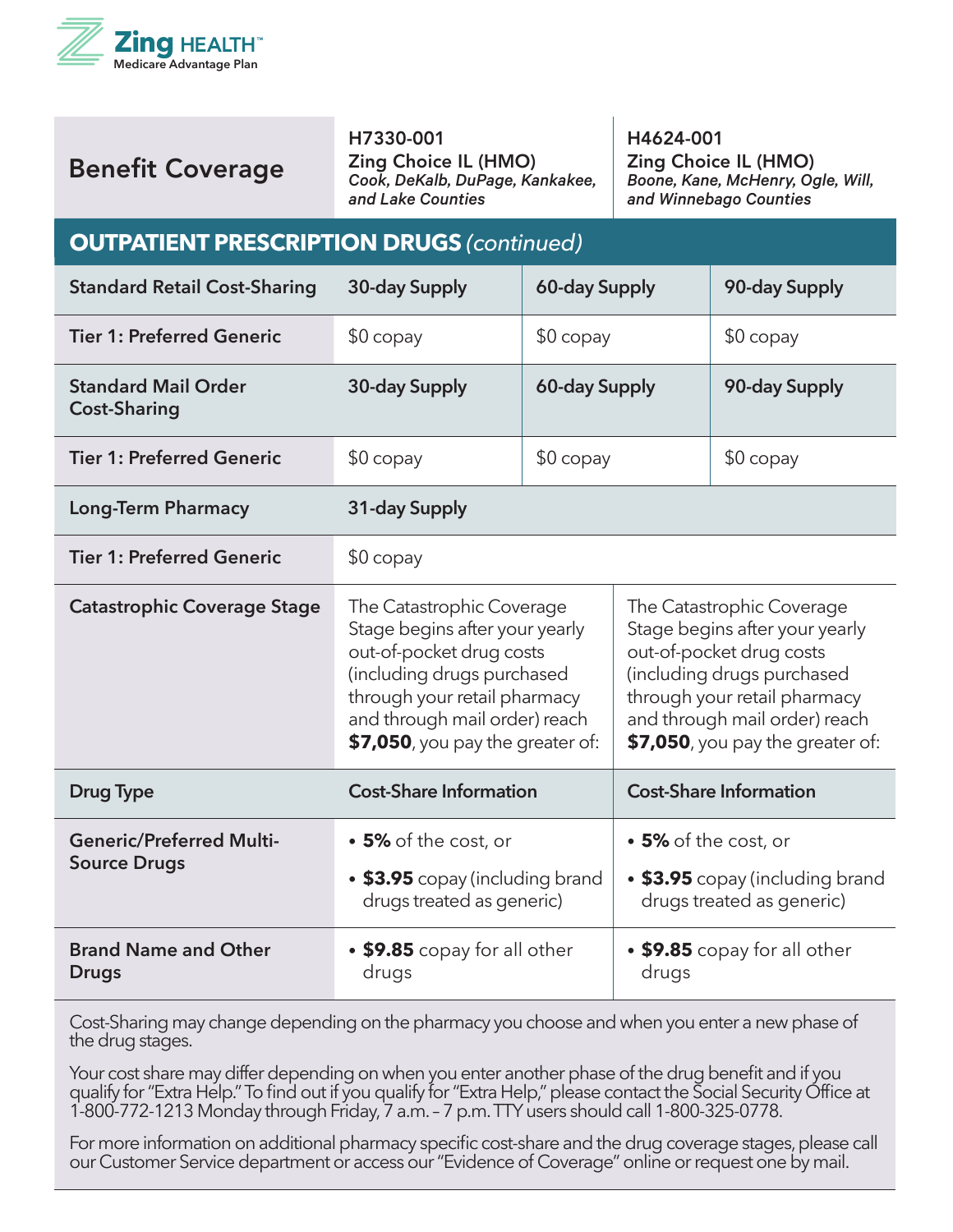

| <b>Benefit Coverage</b> |
|-------------------------|
|                         |

H7330-001 Zing Choice IL (HMO) *Cook, DeKalb, DuPage, Kankakee, and Lake Counties*

H4624-001 Zing Choice IL (HMO) *Boone, Kane, McHenry, Ogle, Will, and Winnebago Counties*

#### **INSULIN SAVINGS PROGRAM**

| <b>Insulin Savings Program</b>                    | This plan participates in the Insulin Savings Program which<br>provides reduced cost on select insulins through the first three<br>drug stages (Deductible, Initial Coverage and Coverage Gap<br>Stages). The Insulin Savings Program does not apply to the<br>Catastrophic Coverage Stage. You are not eligible for this program<br>if you receive Extra Help. |               |               |
|---------------------------------------------------|-----------------------------------------------------------------------------------------------------------------------------------------------------------------------------------------------------------------------------------------------------------------------------------------------------------------------------------------------------------------|---------------|---------------|
| <b>Standard Retail Cost-Sharing</b>               | 30-day Supply                                                                                                                                                                                                                                                                                                                                                   | 60-day Supply | 90-day Supply |
| <b>Tier 3: Preferred Brand</b>                    | $$35$ copay                                                                                                                                                                                                                                                                                                                                                     | $$70$ copay   | $$105$ copay  |
| <b>Standard Mail Order</b><br><b>Cost-Sharing</b> | 30-day Supply                                                                                                                                                                                                                                                                                                                                                   | 60-day Supply | 90-day Supply |
| <b>Tier 3: Preferred Brand</b>                    | $$35$ copay                                                                                                                                                                                                                                                                                                                                                     | $$70$ copay   | \$70 copay    |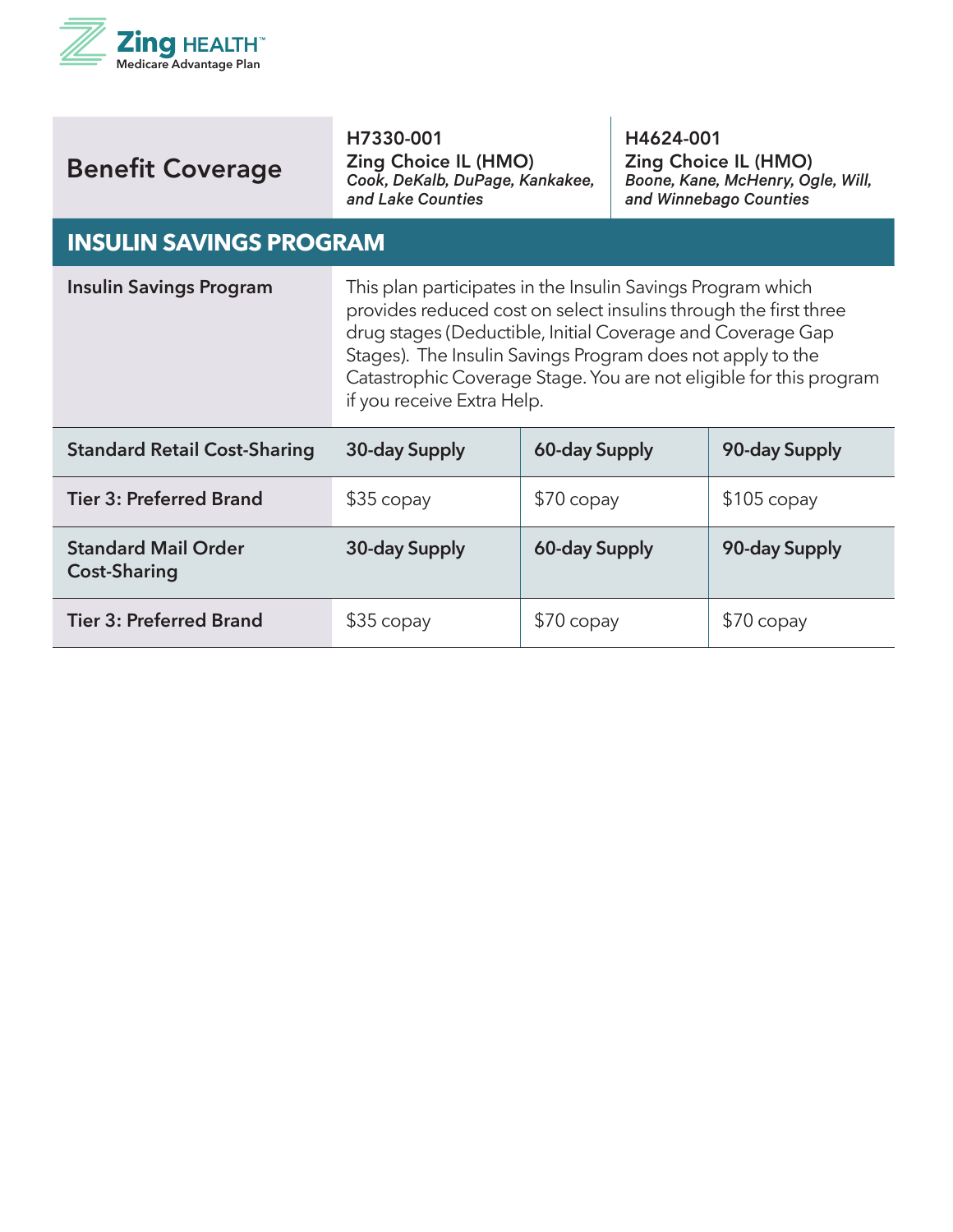

Services with a  $1$  may require prior authorization.

H7330-001 Zing Choice IL (HMO) *Cook, DeKalb, DuPage, Kankakee, and Lake Counties*

H4624-001 Zing Choice IL (HMO) *Boone, Kane, McHenry, Ogle, Will, and Winnebago Counties*

# **FOOT CARE (PODIATRY SERVICES)**

| <b>Podiatry Services</b><br>(Medicare-covered) | \$25 copay per visit               | \$25 copay per visit               |
|------------------------------------------------|------------------------------------|------------------------------------|
| <b>Routine Podiatry Services</b>               | \$20 copay for (4) visits per year | \$20 copay for (4) visits per year |
|                                                | Not covered out-of-network.        | Not covered out-of-network.        |

#### **MEDICAL EQUIPMENT AND SUPPLIES**

| <b>Durable Medical Equipment</b><br>(wheelchairs, oxygen, etc.) <sup>1</sup>                           | 20% coinsurance per item<br>Prior authorization is required<br>for DME in the amount of \$500<br>or more.                                                                                                                                                                           | 20% coinsurance per item<br>Prior authorization is required<br>for DME in the amount of \$500<br>or more.                                                                                                                                                                           |
|--------------------------------------------------------------------------------------------------------|-------------------------------------------------------------------------------------------------------------------------------------------------------------------------------------------------------------------------------------------------------------------------------------|-------------------------------------------------------------------------------------------------------------------------------------------------------------------------------------------------------------------------------------------------------------------------------------|
| <b>Prosthetic Devices (braces,</b><br>artificial limbs, etc.) and<br><b>Related Medical Supplies 1</b> | 20% coinsurance per item<br>Prior authorization is required<br>for prosthetic devices in the<br>amount of \$500 or more.                                                                                                                                                            | 20% coinsurance per item<br>Prior authorization is required<br>for prosthetic devices in the<br>amount of \$500 or more.                                                                                                                                                            |
| <b>Diabetes Supplies and</b><br><b>Services</b>                                                        | \$0 copay for preferred diabetic<br>test strips and monitoring supplies<br>20% coinsurance for non-<br>preferred diabetic test strips<br>and monitoring supplies<br>\$0 copay for diabetes self-<br>management training<br>20% coinsurance for therapeutic<br>shoes or shoe inserts | \$0 copay for preferred diabetic<br>test strips and monitoring supplies<br>20% coinsurance for non-<br>preferred diabetic test strips<br>and monitoring supplies<br>\$0 copay for diabetes self-<br>management training<br>20% coinsurance for therapeutic<br>shoes or shoe inserts |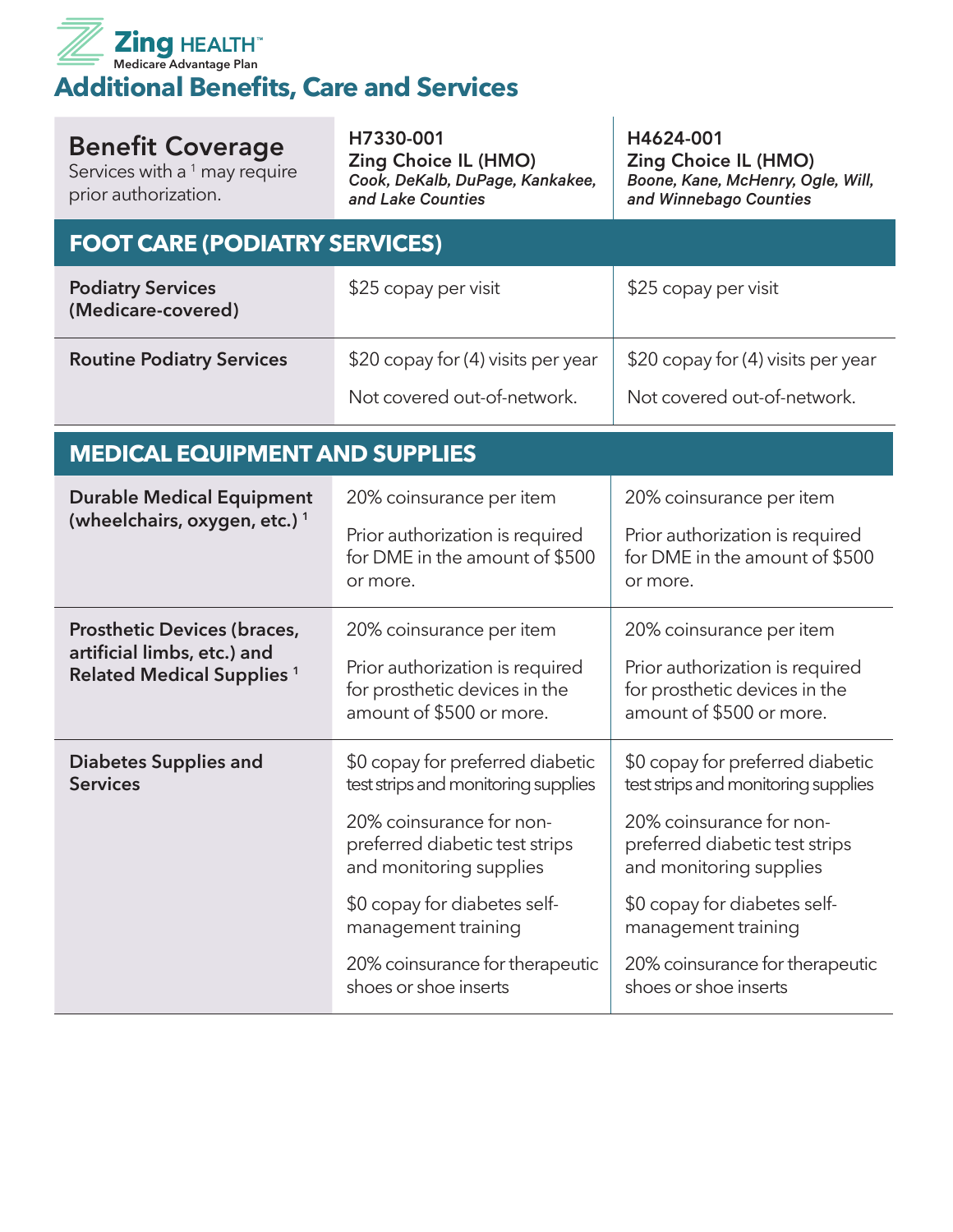

| <b>Benefit Coverage</b><br>Services with a <sup>1</sup> may require<br>prior authorization. | H7330-001<br>Zing Choice IL (HMO)<br>Cook, DeKalb, DuPage, Kankakee,<br>and Lake Counties                                                              | H4624-001<br><b>Zing Choice IL (HMO)</b><br>Boone, Kane, McHenry, Ogle, Will,<br>and Winnebago Counties                                                |
|---------------------------------------------------------------------------------------------|--------------------------------------------------------------------------------------------------------------------------------------------------------|--------------------------------------------------------------------------------------------------------------------------------------------------------|
| <b>CHIROPRACTIC CARE</b>                                                                    |                                                                                                                                                        |                                                                                                                                                        |
| <b>Chiropractic Services</b><br>(Medical Covered)                                           | \$20 copay for manual<br>manipulation of the spine to<br>correct subluxation (when one<br>or more of the bones of your<br>spine move out of position). | \$20 copay for manual<br>manipulation of the spine to<br>correct subluxation (when one<br>or more of the bones of your<br>spine move out of position). |
| <b>HOME HEALTH CARE</b>                                                                     |                                                                                                                                                        |                                                                                                                                                        |
| Home Health Care <sup>1</sup><br>(Medicare-covered)                                         | $$0$ copay                                                                                                                                             | $$0$ copay                                                                                                                                             |
| <b>HOSPICE</b>                                                                              |                                                                                                                                                        |                                                                                                                                                        |
| <b>Hospice Care</b>                                                                         | You must get your care from<br>a Medicare-certified hospice<br>provider.                                                                               | You must get your care from<br>a Medicare-certified hospice<br>provider.                                                                               |
|                                                                                             | You must consult with the plan<br>before you select hospice.                                                                                           | You must consult with the plan<br>before you select hospice.                                                                                           |
|                                                                                             | You pay part of the cost for<br>outpatient drugs.                                                                                                      | You pay part of the cost for<br>outpatient drugs.                                                                                                      |
|                                                                                             | Original Medicare will be billed for<br>your hospice care, even if you're in<br>a Medicare Advantage plan.                                             | Original Medicare will be billed for<br>your hospice care, even if you're in<br>a Medicare Advantage plan.                                             |
| <b>OUTPATIENT SUBSTANCE ABUSE</b>                                                           |                                                                                                                                                        |                                                                                                                                                        |
| <b>Individual and Group</b><br>Therapy Visit <sup>1</sup>                                   | \$25 copay per visit                                                                                                                                   | \$25 copay per visit                                                                                                                                   |
| <b>Opioid Treatment Services 1</b>                                                          | \$25 copay per visit                                                                                                                                   | \$25 copay per visit                                                                                                                                   |
| <b>RENAL DIALYSIS</b>                                                                       |                                                                                                                                                        |                                                                                                                                                        |
| Renal Dialysis <sup>1</sup>                                                                 | 20% of the cost for Medicare-<br>covered dialysis treatments.                                                                                          | 20% of the cost for Medicare-<br>covered dialysis treatments.                                                                                          |
|                                                                                             | \$0 copay for kidney disease<br>education services.                                                                                                    | \$0 copay for kidney disease<br>education services.                                                                                                    |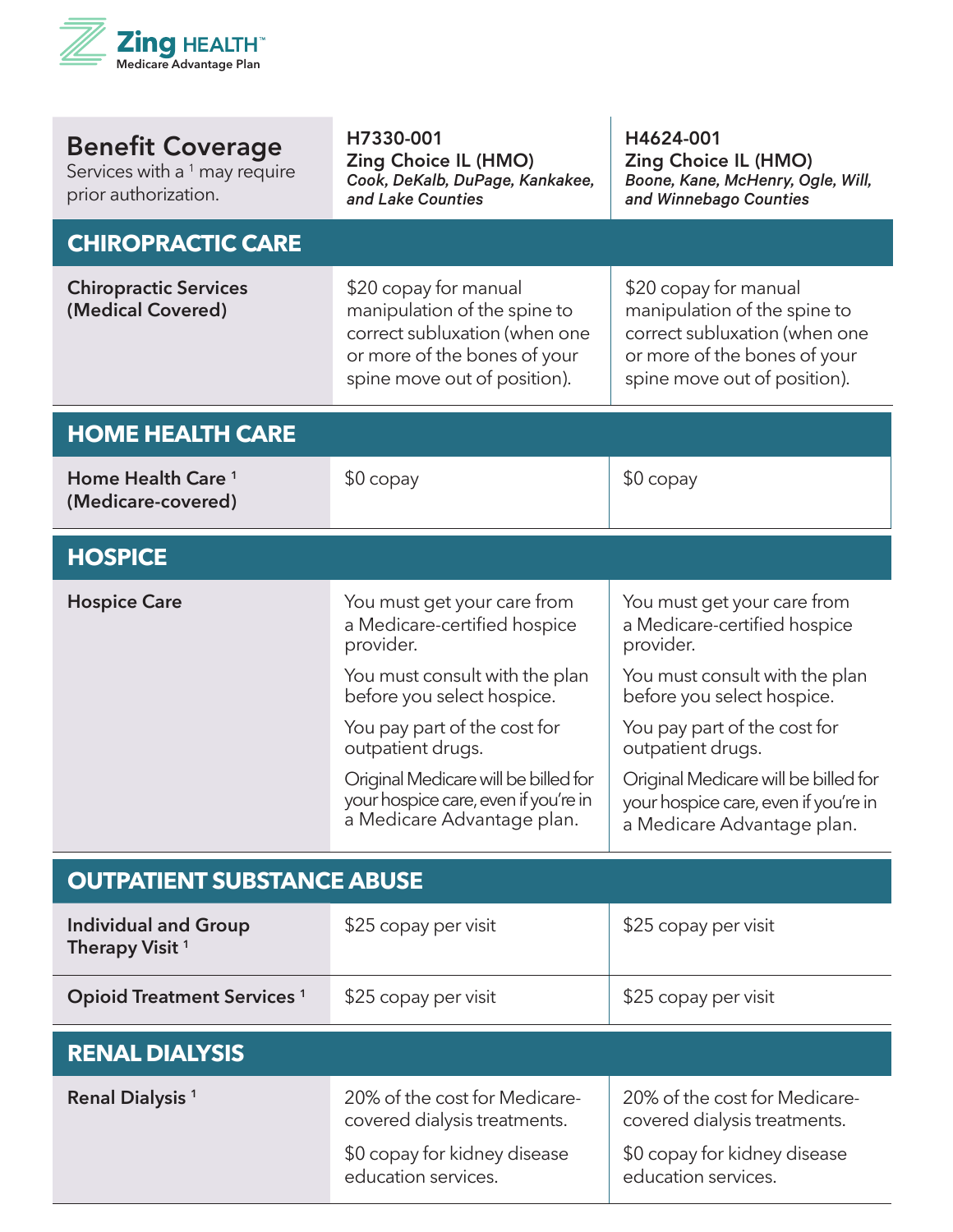

# Additional Covered **Benefits**

H7330-001 Zing Choice IL (HMO) *Cook, DeKalb, DuPage, Kankakee, and Lake Counties*

#### **OVER-THE-COUNTER (OTC) ITEMS**

**Over-the-Counter (OTC)**

**Your coverage includes OTC items, medications and products.** 

**\$75** every (3) months for OTC items.

The OTC debit card allows members to purchase health related items from retail pharmacies as well as mail order purchases.

Any remaining balance will not roll over to the next OTC quarter.

You can order:

- Online visit NationsOTC. com/ZingHealth
- By Phone call a NationsOTC Member Experience Advisor at 1-877-273-3381 (TTY: 711), 24 hours a day, seven days a week, 365 days a year.
- By Mail Fill out and return the order form in the NationsOTC/Zing Health product catalog.
- Retail through an approved, in network retailer

Please visit our website at **www.myzinghealth.com** to see our list of covered over-thecounter items.

Not covered out-of-network.

H4624-001 Zing Choice IL (HMO) *Boone, Kane, McHenry, Ogle, Will, and Winnebago Counties*

**\$75** every (3) months for OTC items.

The OTC debit card allows members to purchase health related items from retail pharmacies as well as mail order purchases.

Any remaining balance will not roll over to the next OTC quarter.

You can order:

- Online visit NationsOTC. com/ZingHealth
- By Phone call a NationsOTC Member Experience Advisor at 1-877-273-3381 (TTY: 711), 24 hours a day, seven days a week, 365 days a year.
- By Mail Fill out and return the order form in the NationsOTC/Zing Health product catalog.
- Retail through an approved, in network retailer

Please visit our website at **www.myzinghealth.com** to see our list of covered over-thecounter items.

Not covered out-of-network.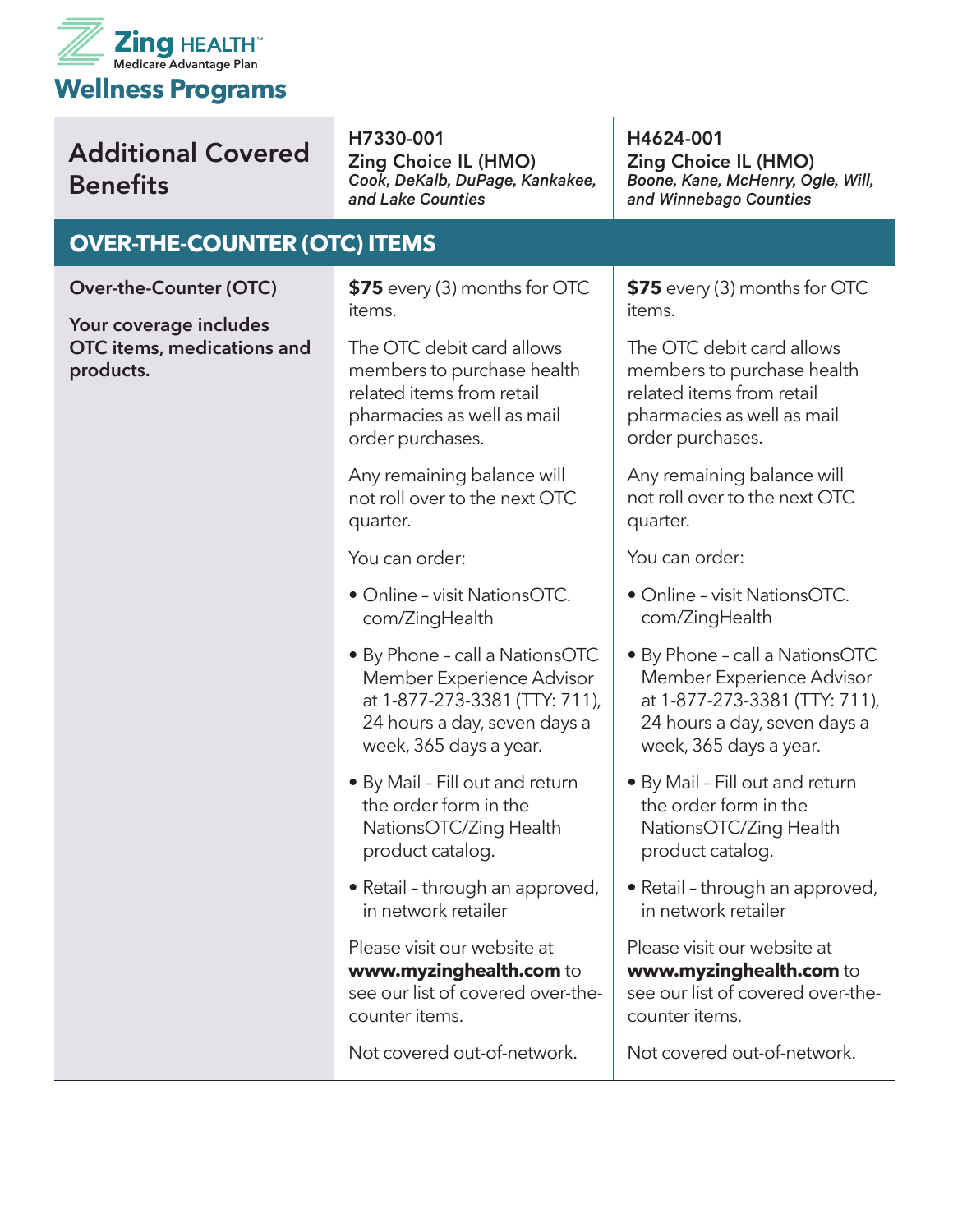

## Additional Covered **Benefits**

H7330-001 Zing Choice IL (HMO) *Cook, DeKalb, DuPage, Kankakee, and Lake Counties*

Members with a qualifying chronic condition can purchase plan-approved food products through a **mail** order solution or at participating **retail** locations H4624-001 Zing Choice IL (HMO) *Boone, Kane, McHenry, Ogle, Will, and Winnebago Counties*

Members with a qualifying chronic condition can purchase plan-approved food products through a **mail** order solution or at participating **retail** locations using their physical card.

Members receive a **\$25** monthly allowance to buy healthy foods and produce.

#### **MEAL BENEFIT**

**Healthy Foods Card (Grocery Debit Card)**

**Members must have one or more of the following chronic condition categories:**

- **1. Chronic alcohol and other drug dependence**
- **2. Autoimmune disorders**
- **3. Cancer, excluding precancer conditions or in-situ status**
- **4. Cardiovascular disorders**
- **5. Chronic heart failure**
- **6. Dementia**
- **7. Diabetes mellitus**
- **8. End-stage liver disease**
- **9. End-stage renal disease (ESRD) requiring dialysis**
- **10.Severe hematologic disorders**
- **11.HIV/AIDS**
- **12.Chronic lung disorders**
- **13.Chronic and disabling**

**Re-admission Prevention** 

- **mental health conditions**
- **14.Neurologic disorders**
- **15.Stroke**

**Meals**

using their physical card. Members receive a **\$25** monthly allowance to buy

healthy foods and produce. For a complete list of

qualifying chronic conditions, please call Customer Service or reference your Evidence of Coverage booklet.

Not covered out-of-network.

You pay nothing for post-acute meals immediately following an Inpatient Hospital stay to aid

in nutritional recovery.

Plan covers a maximum of 3 meals per day for up to 10 days for a maximum of 10 meals

(limitations and exclusions apply).

Not covered out-of-network.

For a complete list of qualifying chronic conditions, please call Customer Service or reference your Evidence of Coverage booklet. Not covered out-of-network.

Not covered out-of-network.

(limitations and exclusions apply).

Plan covers a maximum of 3 meals per day for up to 10 days for a maximum of 10 meals

You pay nothing for post-acute meals immediately following an Inpatient Hospital stay to aid in

nutritional recovery.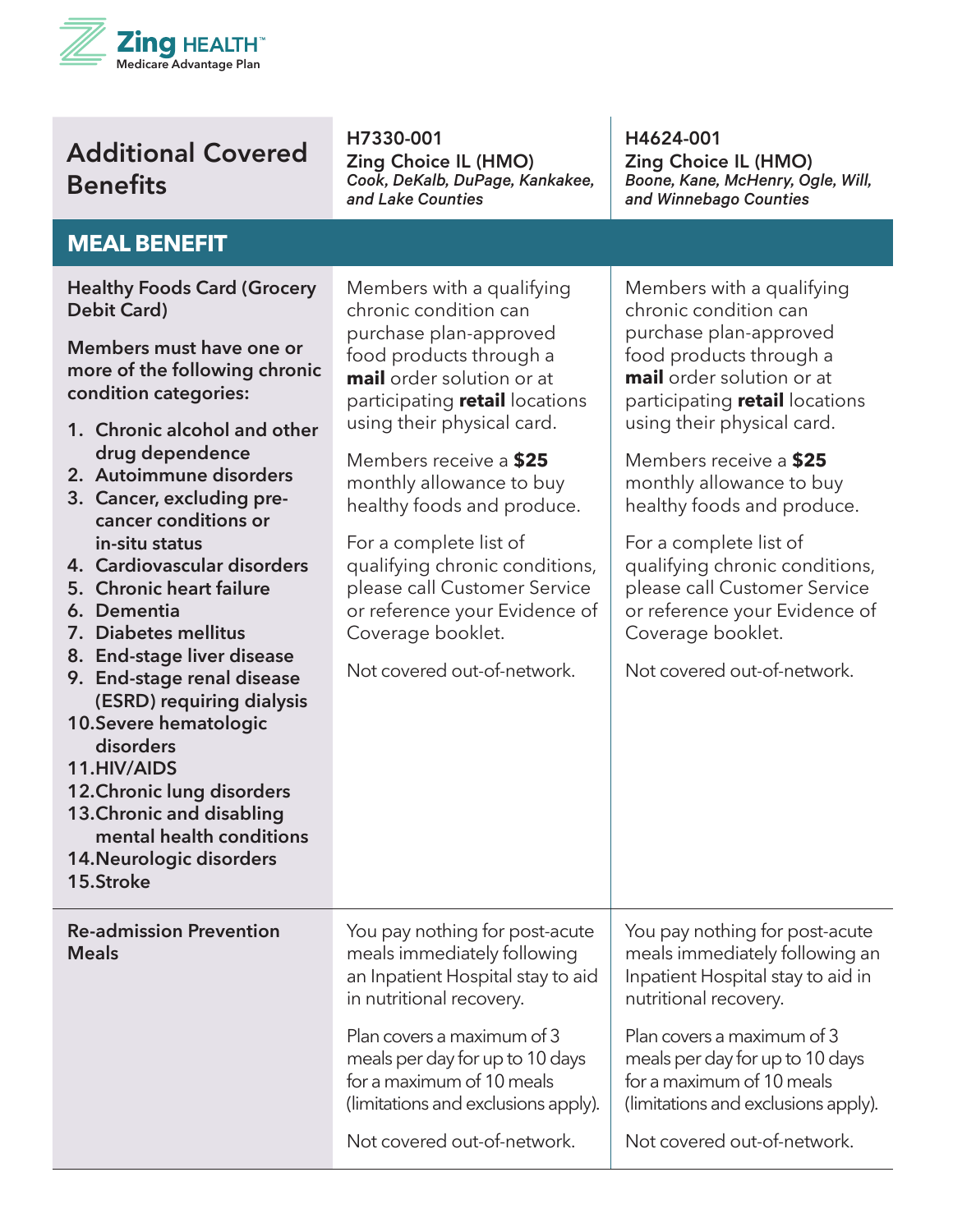

## Additional Covered **Benefits**

H7330-001

Zing Choice IL (HMO) *Cook, DeKalb, DuPage, Kankakee, and Lake Counties*

H4624-001 Zing Choice IL (HMO) *Boone, Kane, McHenry, Ogle, Will, and Winnebago Counties*

#### **CLIDDODT CEDVICES**

| IIN-NUIVIE JUFFUKI JEKVILEJ      |                                                                                                                                                                                                                                                                                                                 |                                                                                                                                                                                                                                                                                                                 |
|----------------------------------|-----------------------------------------------------------------------------------------------------------------------------------------------------------------------------------------------------------------------------------------------------------------------------------------------------------------|-----------------------------------------------------------------------------------------------------------------------------------------------------------------------------------------------------------------------------------------------------------------------------------------------------------------|
| <b>In-Home Senior Assistance</b> | PAPA, Inc. combats loneliness<br>and social isolation by<br>connecting PAPA Pals with our<br>members for companionship<br>and help with Instrumental<br>Activities of Daily Living (IADL).                                                                                                                      | PAPA, Inc. combats loneliness<br>and social isolation by<br>connecting PAPA Pals with our<br>members for companionship<br>and help with Instrumental<br>Activities of Daily Living (IADL).                                                                                                                      |
|                                  | PAPA Pals assist members<br>with services including but not<br>limited to grocery shopping,<br>medication pick up, doctor's<br>appointments, technical<br>guidance, reminders, light<br>house help, light exercise and<br>activity. PAPA Pals can support<br>our members either in their<br>homes or virtually. | PAPA Pals assist members<br>with services including but not<br>limited to grocery shopping,<br>medication pick up, doctor's<br>appointments, technical<br>guidance, reminders, light<br>house help, light exercise and<br>activity. PAPA Pals can support<br>our members either in their<br>homes or virtually. |
|                                  | Members are eligible for<br>30 hours per year of PAPA<br>services.                                                                                                                                                                                                                                              | Members are eligible for<br>30 hours per year of PAPA<br>services.                                                                                                                                                                                                                                              |
|                                  | <b>Contact Customer Service for</b><br>more information.                                                                                                                                                                                                                                                        | <b>Contact Customer Service for</b><br>more information.                                                                                                                                                                                                                                                        |
|                                  | Not covered out-of-network.                                                                                                                                                                                                                                                                                     | Not covered out-of-network.                                                                                                                                                                                                                                                                                     |
| <b>HEALTH CLUB MEMBERSHIPS</b>   |                                                                                                                                                                                                                                                                                                                 |                                                                                                                                                                                                                                                                                                                 |
| Silver & Fit Fitness®            | Silver & Fit Fitness®<br>membership is available at no<br>cost while you are a member of<br>our plan.                                                                                                                                                                                                           | Silver & Fit Fitness®<br>membership is available at no<br>cost while you are a member of<br>our plan.                                                                                                                                                                                                           |
|                                  | You can find a list of participating<br>clubs on our website at                                                                                                                                                                                                                                                 | You can find a list of participating<br>clubs on our website at                                                                                                                                                                                                                                                 |

**www.myzinghealth.com** or **www.myzinghealth.com** or call Customer Service.

Not covered out-of-network.

call Customer Service.

Not covered out-of-network.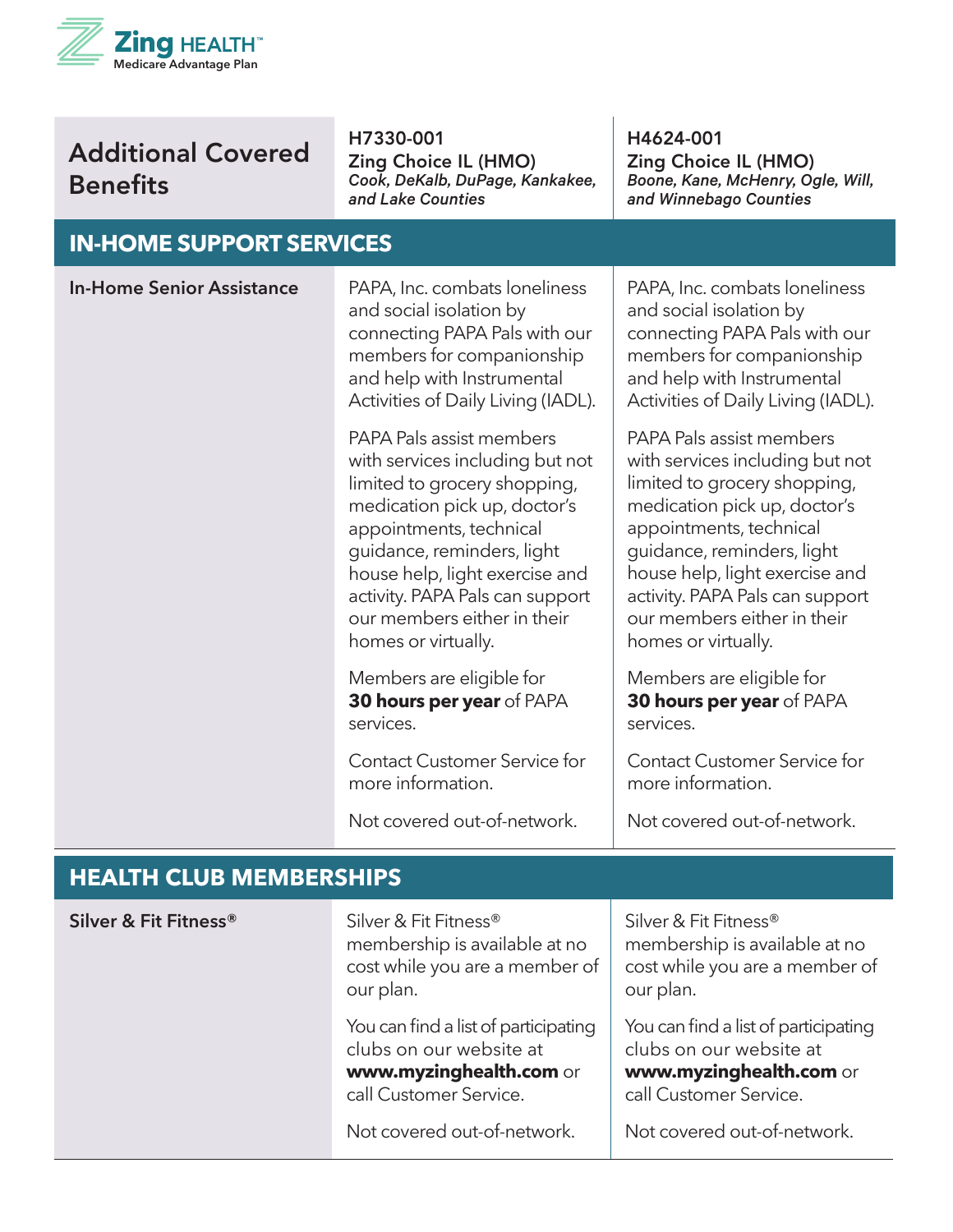

| <b>Additional Covered</b> |  |
|---------------------------|--|
| <b>Benefits</b>           |  |

H7330-001 Zing Choice IL (HMO) *Cook, DeKalb, DuPage, Kankakee, and Lake Counties*

H4624-001 Zing Choice IL (HMO) *Boone, Kane, McHenry, Ogle, Will, and Winnebago Counties*

#### **HEALTH CLUB MEMBERSHIPS** *(continued)*

| <b>Weight Management</b><br>Program | Your plan also provides<br>complimentary vouchers for<br>membership in the Weight<br>Watchers program.<br>Weight Watchers meals are not                                                                  | Your plan also provides<br>complimentary vouchers for<br>membership in the Weight<br>Watchers program.<br>Weight Watchers meals are not                                                                  |  |
|-------------------------------------|----------------------------------------------------------------------------------------------------------------------------------------------------------------------------------------------------------|----------------------------------------------------------------------------------------------------------------------------------------------------------------------------------------------------------|--|
|                                     | covered.<br>Not covered out-of-network.                                                                                                                                                                  | covered.<br>Not covered out-of-network.                                                                                                                                                                  |  |
|                                     |                                                                                                                                                                                                          |                                                                                                                                                                                                          |  |
| <b>NURSING HOTLINE</b>              |                                                                                                                                                                                                          |                                                                                                                                                                                                          |  |
| 24/7 Nurse Advice Line              | Members may call the Nurse<br>Advice Line with questions<br>about health-related issues,<br>symptoms you may be<br>experiencing, and to get advice<br>about seeing a doctor or going<br>to the hospital. | Members may call the Nurse<br>Advice Line with questions<br>about health-related issues,<br>symptoms you may be<br>experiencing, and to get advice<br>about seeing a doctor or going<br>to the hospital. |  |
|                                     | A Nurse is available at no cost<br>to you 24 hours a day, 7 days a<br>week by phone at:                                                                                                                  | A Nurse is available at no cost<br>to you 24 hours a day, 7 days a<br>week by phone at:                                                                                                                  |  |
|                                     | 1-855-4-ZHNURSE<br>$(1 - 855 - 494 - 6877)$                                                                                                                                                              | 1-855-4-ZHNURSE<br>$(1 - 855 - 494 - 6877)$                                                                                                                                                              |  |
|                                     | Not covered out-of-network.                                                                                                                                                                              | Not covered out-of-network.                                                                                                                                                                              |  |